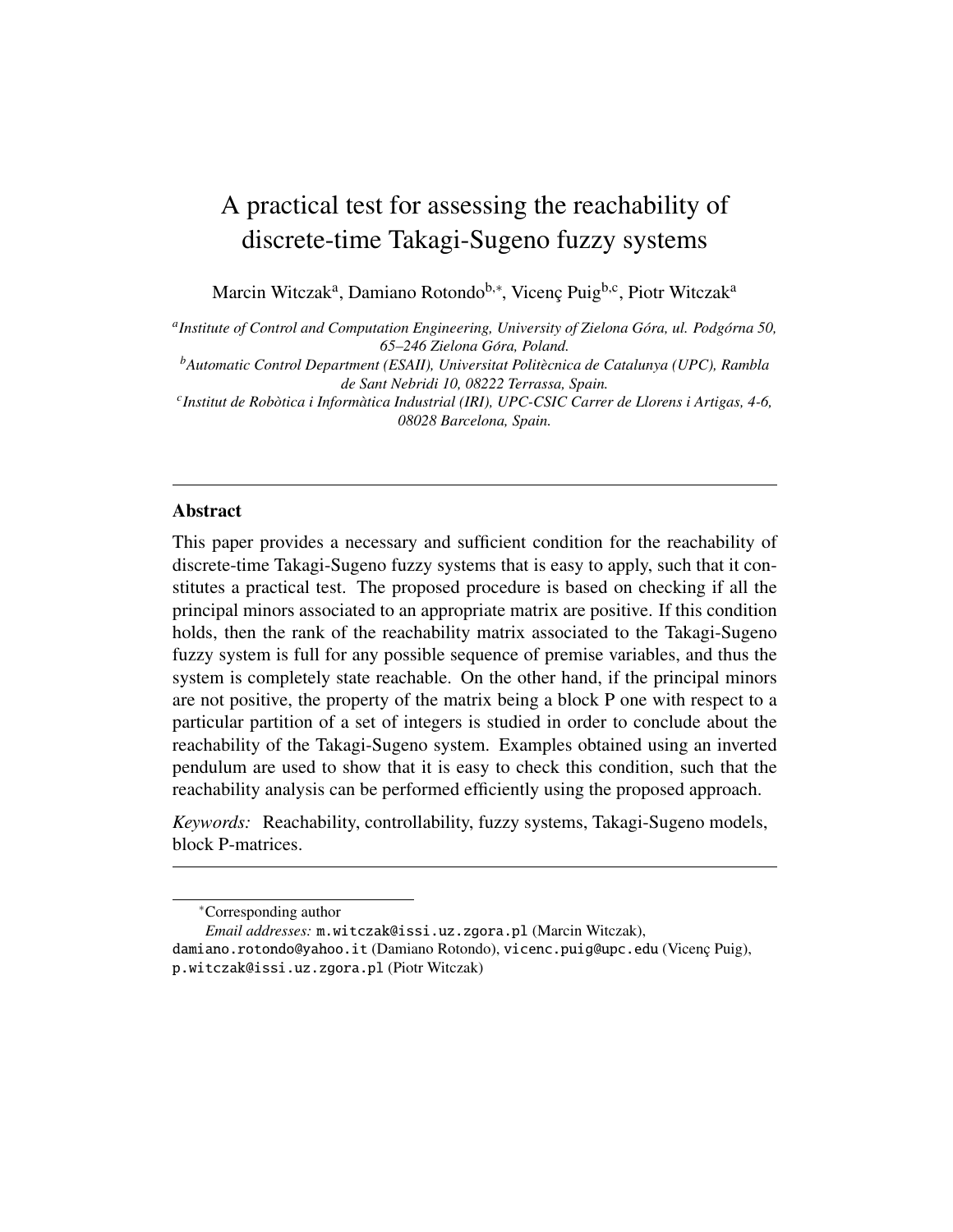#### 1. Introduction

Reachability and controllability are among the most important properties of dynamical systems. In simple words, reachability means that it is possible to steer a system from an arbitrary initial state to an arbitrary final state using the set of admissible controls [1]. On the other hand, controllability concerns the existence of an input sequence that transfers the state from an arbitrary initial condition to the origin [1]. Reachability always implies controllability, but the converse is true only when the state transition matrix is nonsingular [1].

The systematic study of these properties started at the beginning of the 1960s, when the corresponding theory began to be developed for time-invariant and timevarying linear control systems, leading to a big number of publications, the list of which can be found in the monographs, e.g. [2], or survey papers [3], [4].

The last decades have attracted a growing interest in the development of reachability and controllability theory for dynamical systems. A few papers have dealt with the case of nonlinear and semi-linear systems, for which linearization methods and generalization of open mapping theorem are extensively used [5, 6, 7, 8]. The controllability of infinite dimensional systems has been studied in [9, 10]. Further investigation has addressed the problem for stochastic [11, 12, 13, 14], delayed [15, 16], fractional [17, 18, 19] and switched [20, 21, 22, 23] systems.

In the last decades, gain-scheduling control techniques have consolidated as an efficient tool for analysis and synthesis problems for nonlinear systems [24]. The strength of these techniques consists in the fact that the properties of the nonlinear systems are checked on the basis of a collection of linear systems, that is also used for designing the controller. This is done in a divide and conquer fashion so that well established linear methods can be applied to nonlinear problems. Among the successful gain scheduling approaches, Takagi-Sugeno (TS) systems [25] provide an effective way of representing nonlinear systems with the aid of fuzzy sets, fuzzy rules and a set of local linear models (see [26, 27, 28, 29, 30, 31, 32, 33] and the references therein). The overall model of the system is obtained by merging the local models through fuzzy membership functions.

The a priori determination of reachability and controllability properties for TS fuzzy models is an open problem, and there exist very few works related with this issue. In [34], the authors introduced the idea of soft-controllability, i.e. the existence of a control sequence that forces the system to a reachable state close enough to the desired final state, and have analyzed this property using graph representations. A sufficient condition for assessing the robust controllability of TS fuzzy systems with parametric uncertainties was provided in [35]. An approach based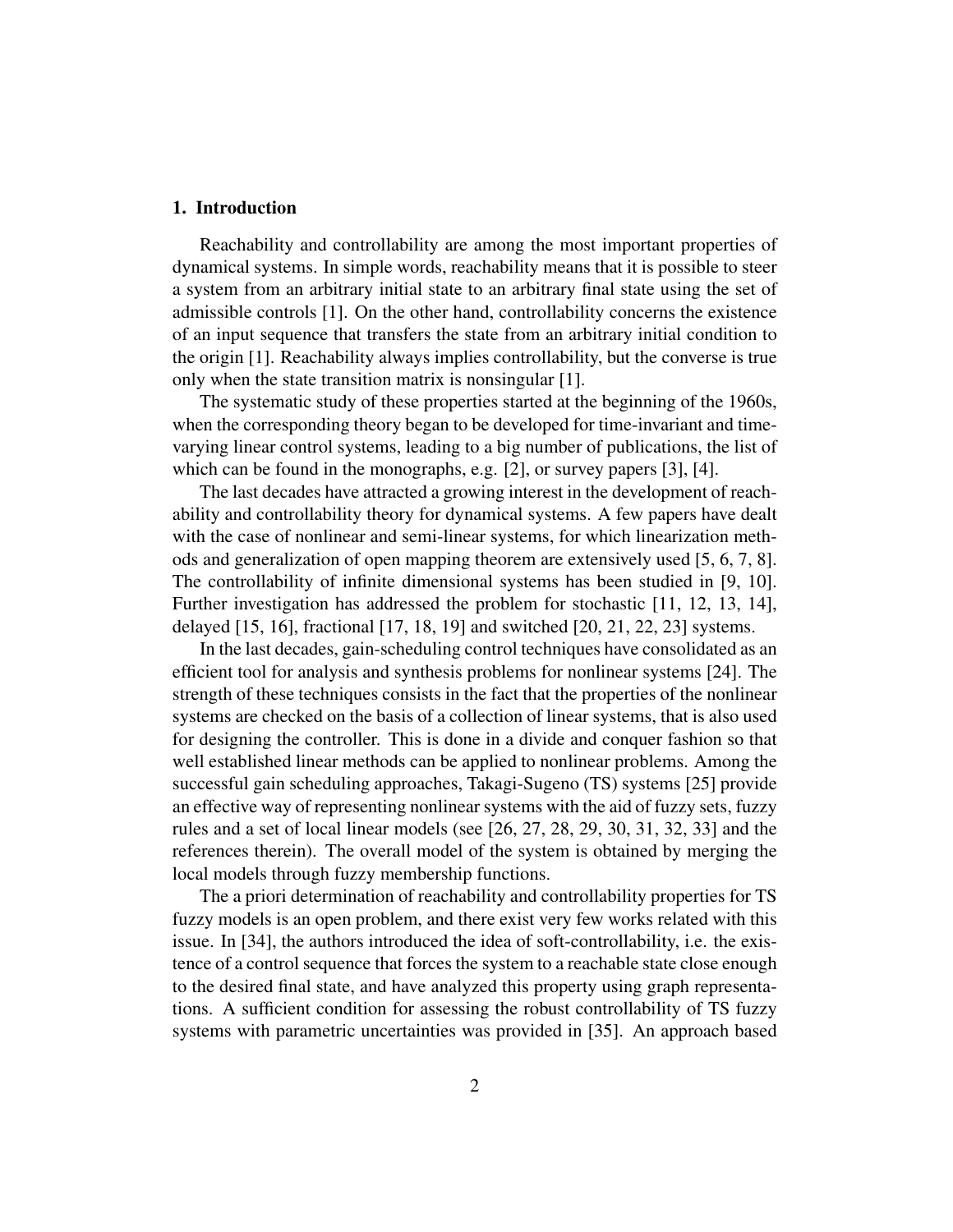on the linearization of the TS fuzzy model was introduced in [36]. However, when the resulting linearized system is non-controllable, the controllability property of the overall fuzzy system must be analyzed through a complex algorithm that may fail in some cases. Finally, [37] analyzes the controllability property for a class of TS fuzzy systems, independently of the form of the membership functions, but considering that at most two fuzzy rules are activated at the same time. From the literature review, it seems that at this moment there is a lack of a practical test capable of assessing the reachability property of TS fuzzy systems, and with the relevant feature of being not only a sufficient condition but a necessary one too.

The goal of this paper is to fill this gap, by providing a necessary and sufficient condition for the reachability of discrete-time TS fuzzy systems. This condition is derived using the results on the rank characterization of convex combination of matrices [38]. The provided condition involves checking whether or not a matrix is a block P one [39] with respect to some partition of an appropriate set of integers. Illustrative examples are used to show that it is easy to check the proposed condition, such that it constitutes a practical test for assessing the reachability of discrete-time TS fuzzy systems.

The paper is structured as follows: Section 2 recalls some notions that are used throughout the paper. In particular, the notions of real P-matrices, block P-matrices, TS systems, and complete state reachability are recalled. Section 3 introduces the main result that is illustrated through examples in Section 4. Finally, Section 5 draws the conclusions.

## 2. Preliminaries

# *2.1. Real and block P-matrices*

Real P-matrices are well known in matrix theory because they play an important role in many applications [40]. In [41], it was shown that the P-property of a single matrix is equivalent to the nonsingularity of all matrices in a certain convex matrix set. This motivated generalizing this notion, introducing block P-matrices [39] that were later used to study the Schur [42] and Hurwitz [43] stability of convex combinations of matrices.

A matrix  $A \in \mathbb{R}^{n \times n}$  is called a P-matrix if all its principal minors are positive [40]. On the other hand, a matrix  $A \in \mathbb{R}^{n \times n}$  is a block P-matrix with respect to a partition  $N(\lambda)$  of  $N = \{1, ..., n\}$  into  $\lambda \in [1, n]$  pair-wise disjoint nonvoid subsets *N*<sub>*i*</sub> of cardinality *n*<sub>*i*</sub>, *i* = 1,..., *λ*, if for any  $T \in \mathcal{T}_n^{(\lambda)}$ 

$$
\det(TA + (I - T)) \neq 0 \tag{1}
$$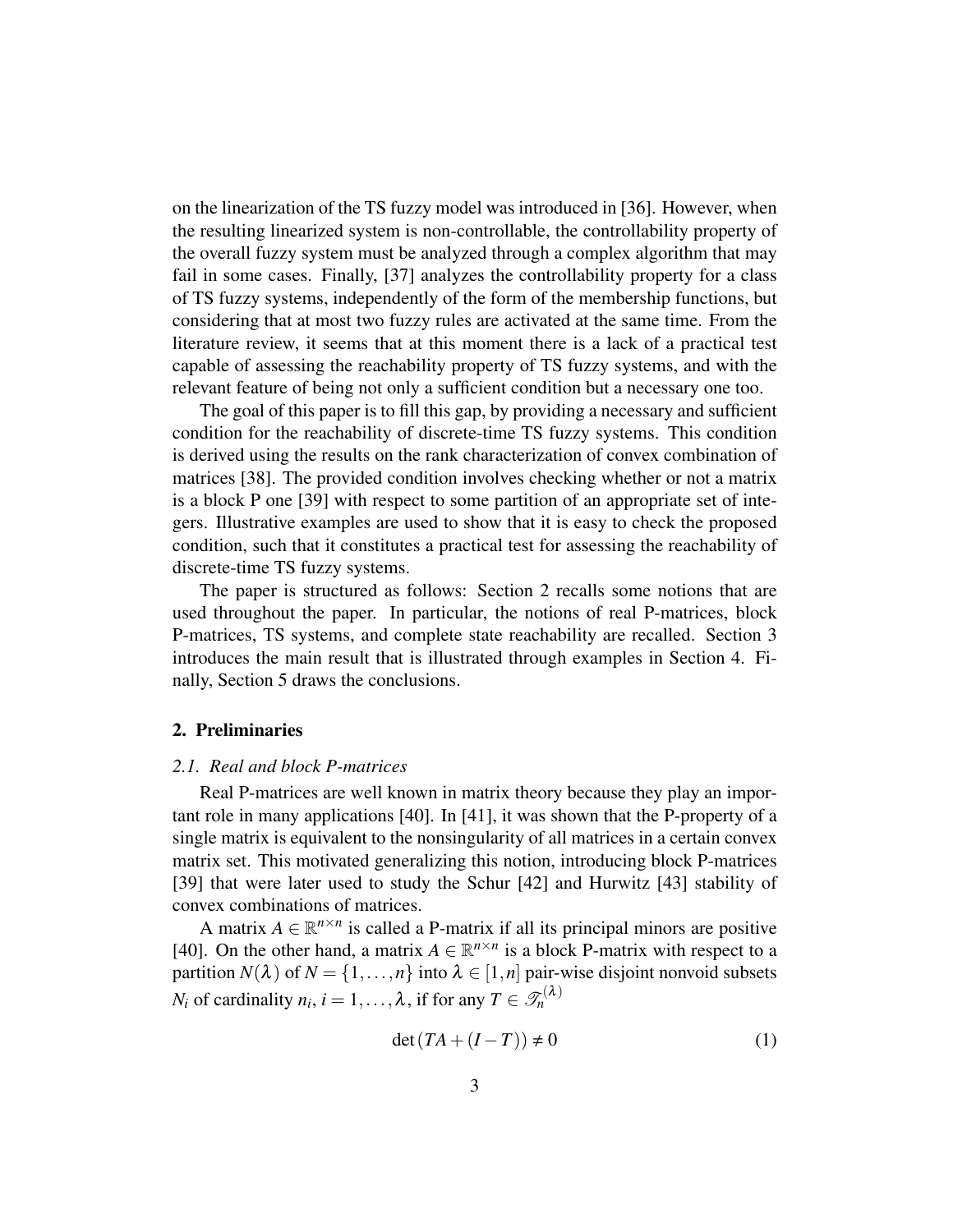where  $\mathcal{T}_n^{\lambda}$  is the set of all diagonal matrices  $T \in \mathbb{R}^{n \times n}$  such that  $T[N_i] = t_i I$ ,  $t_i \in [0,1], i = 1,\ldots,\lambda$ , where *T* [*N<sub>i</sub>*] is the principal submatrix of *T* with row and column indices in  $N_i$  [40]. A P-matrix is also block P-matrix with respect to any partition [40].

Example. Consider the matrices:

$$
A' = \begin{bmatrix} 1 & -1 & 0 \\ 1 & 1 & -1 \\ 0 & 2 & 1 \end{bmatrix} \qquad A'' = \begin{bmatrix} 1 & -1 & 0 \\ 1 & 0 & -1 \\ 0 & 2 & 1 \end{bmatrix}
$$

It is easy to verify that  $A'$  is a P-matrix, since all its principal minors are positive:

$$
|A'| = 4 \quad a'_{11} = 1 \quad a'_{22} = 1 \quad a'_{33} = 1
$$
  

$$
\begin{vmatrix} a'_{11} & a'_{12} \\ a'_{21} & a'_{22} \end{vmatrix} = 2 \quad \begin{vmatrix} a'_{11} & a'_{13} \\ a'_{31} & a'_{33} \end{vmatrix} = 1 \quad \begin{vmatrix} a'_{22} & a'_{23} \\ a'_{32} & a'_{33} \end{vmatrix} = 3
$$

On the other hand, *A*<sup>"</sup> is not a P-matrix, since  $a_{22}'' = 0$ . Let us consider  $T' =$  $diag\{t_1, t_2, t_2\}$ , which corresponds to the partition of  $\overline{N} = \{1, 2, 3\}$  into the subsets  $\{1\}$  and  $\{2,3\}$ . It follows that:

$$
\det(T'A'' + I - T') = \det\left(\begin{bmatrix} 1 & -t_1 & 0 \\ t_2 & 1 - t_2 & -t_2 \\ 0 & 2t_2 & 1 \end{bmatrix}\right) = 1 - t_2 + 2t_2 + t_1t_2 = 0
$$

has the following solution:

$$
t_1 = -\frac{2t_2^2 - t_2 + 1}{t_2}
$$

where  $t_2$  has an arbitrary value. Hence, since whenever  $t_2 \in [0,1]$ ,  $t_1 \notin [0,1]$ , it can be concluded that *A*<sup>"</sup> is a block P-matrix with respect to the partition of  $\{1,2,3\}$ into  $\{1\}$  and  $\{2,3\}$ . If  $T'' = diag\{t_1, t_2, t_1\}$  is considered instead, then:

$$
\det(T''A'' + I - T'') = \det\left(\begin{bmatrix} 1 & -t_1 & 0\\ t_2 & 1 - t_2 & -t_2\\ 0 & 2t_1 & 1 \end{bmatrix}\right) = 1 - t_2 + 3t_1t_2 = 0
$$

has the following solution:

$$
t_1 = \frac{t_2 - 1}{3t_2}
$$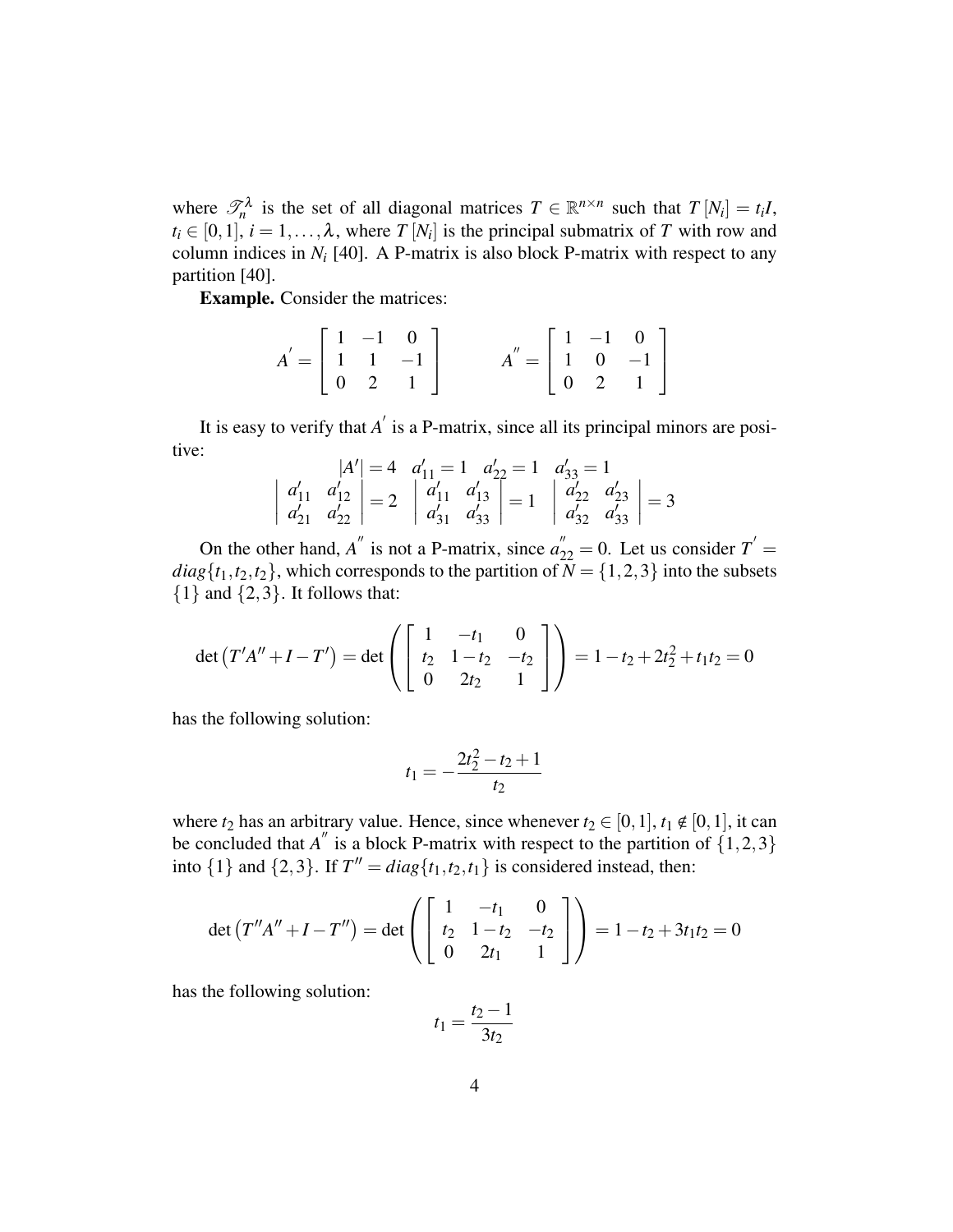for an arbitrary value of  $t_2$ . Since when  $t_2 = 1$ , then  $t_1 = 0$ , it can be concluded that *A*<sup>*n*</sup> is not a block P-matrix with respect to the partition of  $\{1,2,3\}$  into  $\{1,3\}$ and  $\{2\}$ .

The following lemmas, taken from [38], play an important role in the development of a practical test for assessing the reachability of discrete-time Takagi-Sugeno fuzzy systems.

**Lemma 1.** Let  $\mathcal{M}^j \in \mathbb{C}^{n_r \times n_c}$ ,  $j = 1, \ldots, J$ , and let us define:

$$
Q_{j,j} = \mathcal{M}^j \left(\mathcal{M}^j\right)^T \qquad j = 1,\dots,J \tag{2}
$$

$$
Q_{j,a} = \mathcal{M}^j \left(\mathcal{M}^a\right)^T + \mathcal{M}^a \left(\mathcal{M}^j\right)^T - \mathcal{M}^a \left(\mathcal{M}^a\right)^T - \mathcal{M}^j \left(\mathcal{M}^j\right)^T \quad j < a \tag{3}
$$

*and the matrices*  $R_j$ ,  $j = 1, \ldots, J$ :

$$
R_j = (R_{a,b}^j)_{a,b \in [1,J]} = \begin{bmatrix} R_{1,1}^j & R_{1,2}^j & \dots & R_{1,J}^j \\ R_{2,1}^j & R_{2,2}^j & \dots & R_{2,J}^j \\ \vdots & \vdots & \ddots & \vdots \\ R_{J,1}^j & R_{J,2}^j & \dots & R_{J,J}^j \end{bmatrix}
$$
(4)

with the generic block entry  $R^j_{a,b}$  defined as:

$$
R_{a,b}^{j} = \begin{cases} Q_{j,j} & \text{if } a = 1, b = 1 \\ Q_{b-1,j} & \text{if } a = 1, b = 2, \dots, j \\ I_{n_r} & \text{if } a = b, 1 < b \le J \\ -I_{n_r} & \text{if } b = 1, a = j + 1 \\ O_{n_r} & \text{otherwise} \end{cases}
$$
(5)

*Then, the following statements are equivalent:*

- (a) All convex combinations of matrices  $\mathcal{M}^j$ ,  $j = 1, \ldots, J$  are full row-rank;
- (**b**)  $\mathcal{M}^J$  is full row-rank and the  $(J-1)Jn_r \times (J-1)Jn_r$  matrix:

$$
\begin{bmatrix}\nR_1 R_J^{-1} & (R_2 - R_1) R_J^{-1} & \cdots & (R_{J-2} - R_{J-3}) R_J^{-1} & (R_{J-1} - R_{J-2}) R_J^{-1} \\
-I_{Jn_r} & I_{Jn_r} & \cdots & O_{Jn_r} & O_{Jn_r} \\
O_{Jn_r} & -I_{Jn_r} & \cdots & O_{Jn_r} & O_{Jn_r} \\
\vdots & \vdots & \ddots & \vdots & \vdots \\
O_{Jn_r} & O_{Jn_r} & \cdots & I_{Jn_r} & O_{Jn_r} \\
O_{Jn_r} & O_{Jn_r} & \cdots & -I_{Jn_r} & I_{Jn_r}\n\end{bmatrix}\n\tag{6}
$$

*is a block P-matrix with respect to the partition*  ${F_1, \ldots, F_{J-1}}$  *of* { $1, \ldots, (J-1)Jn_r$ }*, with*  $F_i = \{(i-1)Jn_r + 1, \ldots, iJn_r\}$ *, i* = 1*,..., J* − 1*.*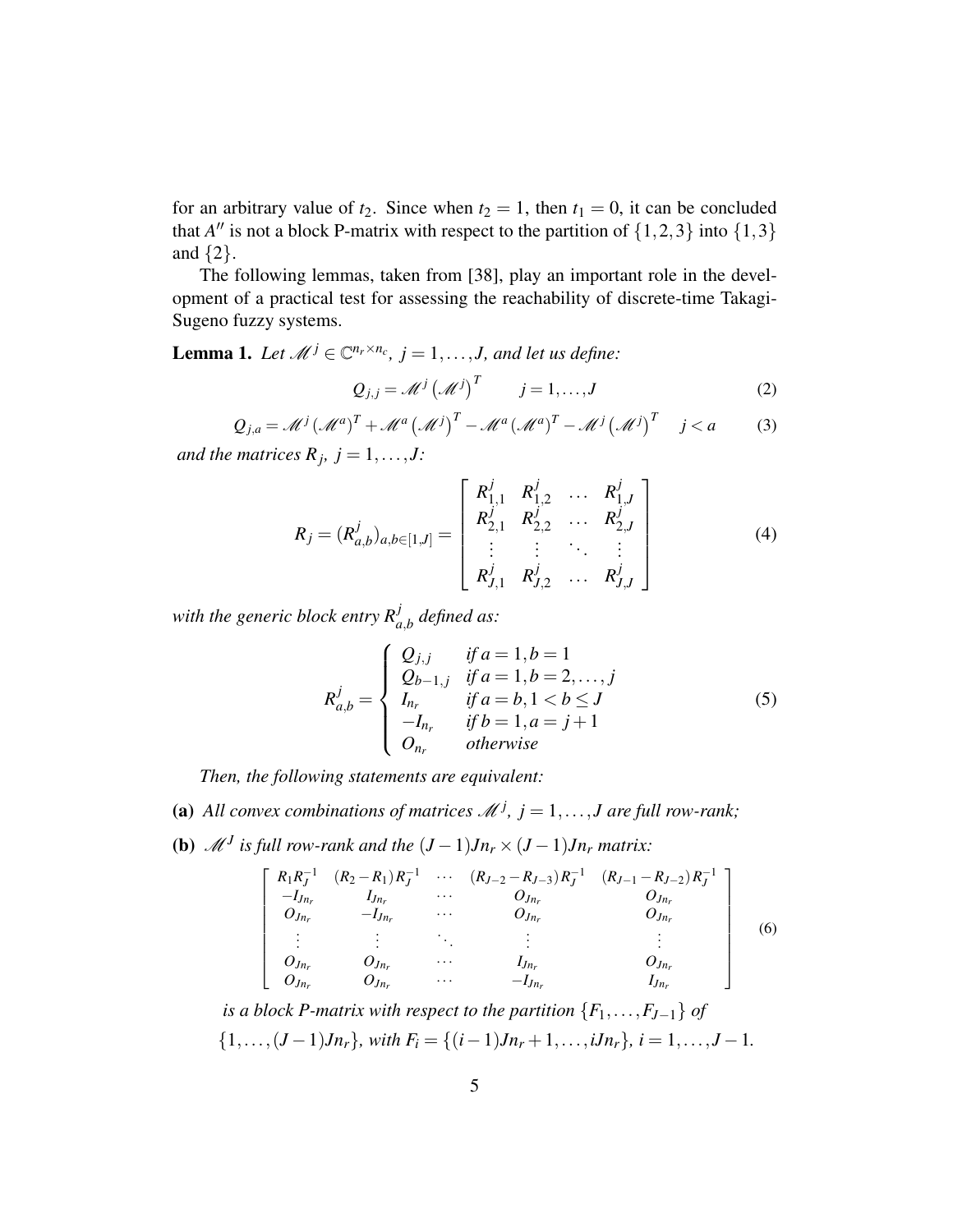**Proof**: See Theorem 2 in [38].  $\Box$ 

In the case of square matrices, the full row-rank condition corresponds to nonsingularity, and the following lemma can be used instead.

**Lemma 2.** Let  $\mathcal{M}^j \in \mathbb{C}^{n \times n}$ ,  $j = 1, ..., J$ . Then, the following statements are *equivalent:*

(a) All convex combinations of matrices  $\mathcal{M}^j$ ,  $j = 1, \ldots, J$  are nonsingular;

**(b)**  $\mathcal{M}^J$  is nonsingular and the  $(J-1)n \times (J-1)n$  matrix:

$$
\mathscr{W} = \left[\begin{array}{cccc} \mathscr{M}^1(\mathscr{M}^J)^{-1} & (\mathscr{M}^2 - \mathscr{M}^1)(\mathscr{M}^J)^{-1} & \cdots & (\mathscr{M}^{J-1} - \mathscr{M}^{J-2})(\mathscr{M}^J)^{-1} \\ -I_n & I_n & \cdots & O_n \\ 0_n & -I_n & \cdots & O_n \\ \vdots & \vdots & \ddots & \vdots \\ 0_n & 0_n & \cdots & O_n \\ 0_n & O_n & \cdots & I_n \end{array}\right] \tag{7}
$$

*is a block P-matrix with respect to the partition*  ${F_1, \ldots, F_{J-1}}$  *of*  $\{1,\ldots,(J-1)n\}$ , with  $F_i = \{(i-1)n+1,\ldots,in\}$ ,  $i = 1,\ldots,J-1$ .

**Proof**: See Theorem 4 in [42].  $\Box$ 

#### *2.2. Takagi-Sugeno systems*

TS systems, as proposed by Takagi and Sugeno [25], are described by local models merged together using fuzzy IF-THEN rules [28], as follows:

IF 
$$
\vartheta_1(k)
$$
 is  $M_{i1}$  AND ... AND  $\vartheta_p(k)$  is  $M_{ip}$   
\nTHEN 
$$
\begin{cases} x_i(k+1) = A_i x(k) + B_i u(k) \\ y_i(k) = C_i x(k) + D_i u(k) \end{cases}
$$
  $i = 1,...,N$  (8)

where  $x_i \in \mathbb{R}^{n_x}$ ,  $x \in \mathbb{R}^{n_x}$ ,  $u \in \mathbb{R}^{n_u}$  and  $y_i \in \mathbb{R}^{n_y}$  are the local state, the global state, the input, and the local output vector, respectively, and  $\vartheta_1(k), \ldots, \vartheta_p(k)$  are the premise variables, that can be functions of the state variables, external disturbances and/or time. Each linear consequent equation represented by  $A_i x(k)$  +  $B_i u(k)$  is called a *subsystem*.

Given a pair  $(x(k), u(k))$ , the state and output of the TS system can be easily inferred:

$$
x(k+1) = \sum_{i=1}^{N} w_i (\vartheta(k)) (A_i x(k) + B_i u(k)) / \sum_{i=1}^{N} w_i (\vartheta(k))
$$
  
= 
$$
\sum_{i=1}^{N} \rho_i (\vartheta(k)) (A_i x(k) + B_i u(k)) = A_k x(k) + B_k u(k)
$$
 (9)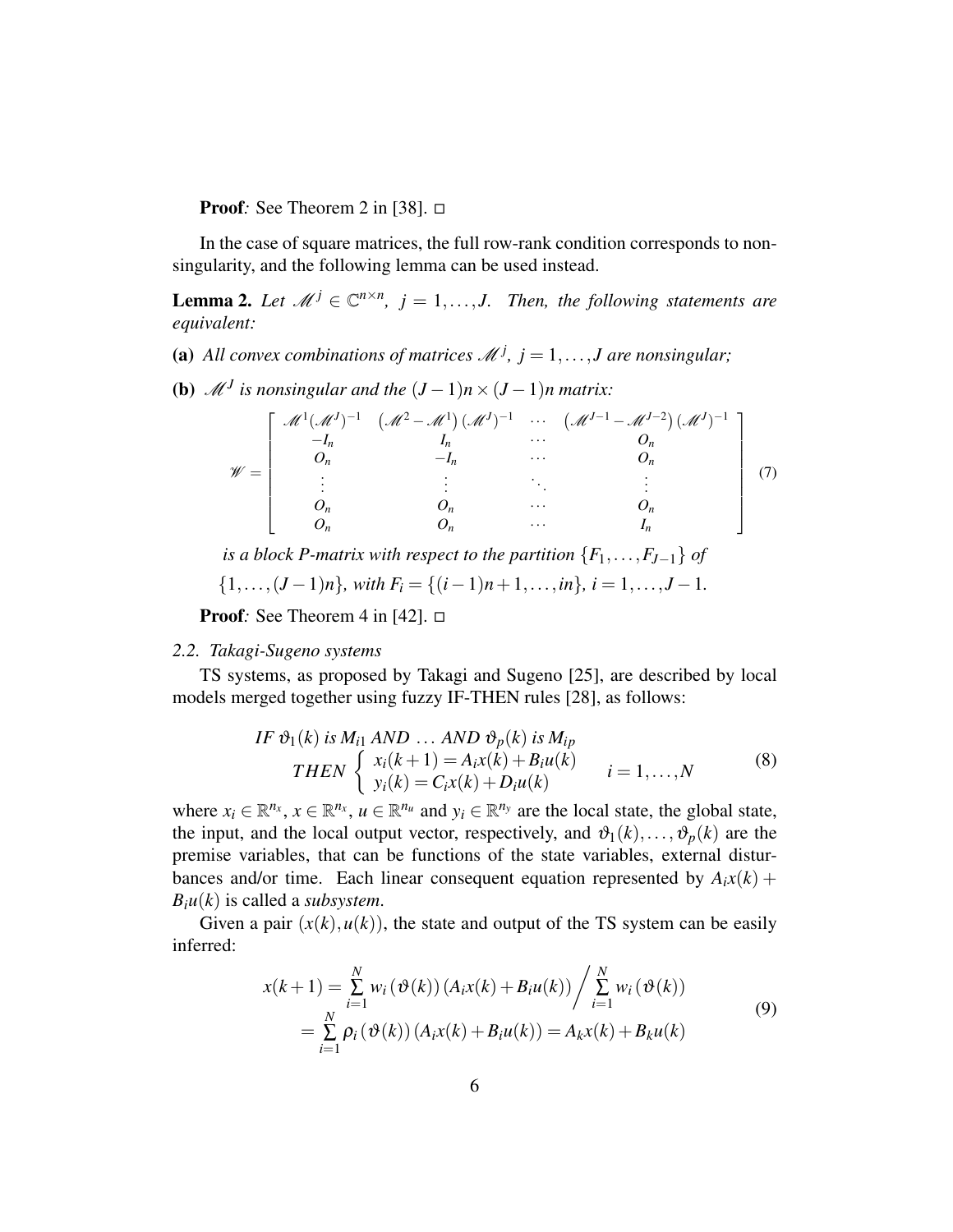$$
y(k) = \sum_{i=1}^{N} w_i (\vartheta(k)) (C_i x(k) + D_i u(k)) / \sum_{i=1}^{N} w_i (\vartheta(k))
$$
  
= 
$$
\sum_{i=1}^{N} \rho_i (\vartheta(k)) (C_i x(k) + D_i u(k)) = C_k x(k) + D_k u(k)
$$
 (10)

where  $\vartheta(k) = [\vartheta_1(k), \dots, \vartheta_p(k)]$  is the vector containing the premise variables, and  $w_i(\vartheta(k))$  and  $\rho_i(\vartheta(k))$  are defined as follows:

$$
w_i(\vartheta(k)) = \prod_{j=1}^p M_{ij}(\vartheta_j(k))
$$
\n(11)

$$
\rho_i(\vartheta(k)) = \frac{w_i(\vartheta(k))}{\sum\limits_{i=1}^N w_i(\vartheta(k))}
$$
\n(12)

where  $M_{ij}(\vartheta_j(k))$  is the grade of membership of  $\vartheta_j(k)$  in  $M_{ij}$  and  $\rho_i(\vartheta(k))$  is such that:  $\overline{a}$ 

$$
\begin{cases} \sum_{i=1}^{N} \rho_i(\vartheta(k)) = 1\\ \rho_i(\vartheta(k)) \ge 0, \quad i = 1, ..., N \end{cases}
$$
\n(13)

### *2.3. Reachability of TS systems*

Let us recall the definition of *complete state reachability* [1].

Definition 1. *The TS system* (9)*-*(10) *is completely state reachable if there exist*  $k_f > k_0$  *and sequences of inputs*  $u(k_0), u(k_0 + 1), \ldots, u(k_f - 1)$  *able to move the state*  $x(k) \in \mathbb{R}^{n_x}$  *from any initial state*  $x(k_0) \in \mathbb{R}^{n_x}$  *to any other final state*  $x(k_f) \in$  $\mathbb{R}^{n_x}$ .

By taking into account that, considering iteratively (9) starting from the initial state  $x(k_0)$ , the following is obtained:

$$
x(k_0 + 1) = A_{k_0}x(k_0) + B_{k_0}u(k_0)
$$
\n(14)

$$
x(k_0+2) = A_{k_0+1}x(k_0+1) + B_{k_0+1}u(k_0+1)
$$
  
=  $A_{k_0+1}A_{k_0}x(k_0) + A_{k_0+1}B_{k_0}u(k_0) + B_{k_0+1}u(k_0+1)$  (15)

$$
x_0(k+3) = A_{k_0+2}x(k_0+2) + B_{k_0+2}u(k_0+2)
$$
  
=  $A_{k_0+2}A_{k_0+1}A_{k_0}x(k_0) + A_{k_0+2}A_{k_0+1}B_{k_0}u(k_0)$   
+  $A_{k_0+2}B_{k_0+1}u(k_0+1) + B_{k_0+2}u(k_0+2)$  (16)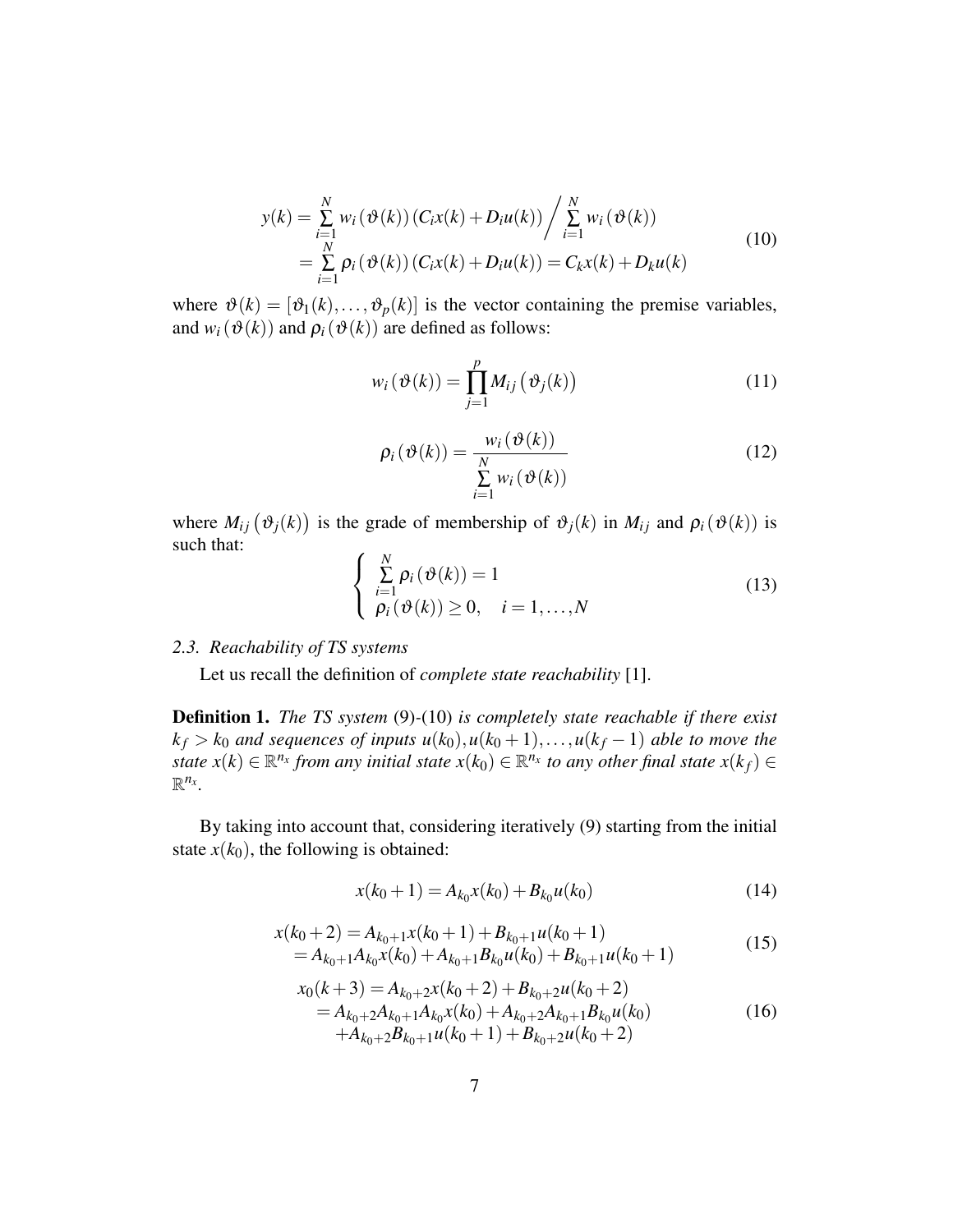and so on up to  $x(k_0 + n_x)$ , one obtains:

$$
x(k_0 + n_x) - \prod_{k=k_0}^{k_0 + n_x - 1} A_k x(k_0) = \mathcal{C}_{k_0} \begin{bmatrix} u(k_0 + n_x - 1) \\ \vdots \\ u(k_0 + 1) \\ u(k_0) \end{bmatrix}
$$
 (17)

where  $\mathscr{C}_{k_0}$  is the reachability matrix<sup>1</sup>, defined as:

$$
\mathscr{C}_{k_0} = \left[ B_{k_0+n_x-1} \quad A_{k_0+n_x-1} B_{k_0+n_x-2} \quad \dots \quad \prod_{k=k_0+1}^{k_0+n_x-1} A_k \quad B_{k_0} \right] \tag{18}
$$

Then, it is straightforward to see that any state can be reached at sample  $k_0 + n_x$ if and only if  $\mathcal{C}_{k_0}$  is full row rank, that is:

$$
rank\left(\mathscr{C}_{k_0}\right) = n_x \tag{19}
$$

that corresponds to the definition of complete state reachability provided previously.

#### 3. Main result

The main difficulty related with the direct application of (19) for assessing the complete state reachability lies in the fact that each matrix  $A_k$  and  $B_k$ ,  $k =$  $k_0, \ldots, k_0+n_x-1$ , is a convex sum of matrices  $A_i$  and  $B_i$ ,  $i=1,\ldots,N$ , respectively.

For this reason, the following theorem, that constitutes the main result of this work, is proposed in order to provide a practical test for assessing the reachability of a Takagi-Sugeno fuzzy system.

**Theorem 1.** Let us associate the indices  $l_{k_0} \in \{1, ..., N\}$ ,  $l_{k_1} \in \{1, ..., N\}$ , ..., *l*<sub>*k*<sub>*nx−1*</sub></sub> ∈ {1,...,*N*} *with k*<sub>0</sub>, *k*<sub>0</sub> + 1,..., *k*<sub>0</sub> + *n<sub>x</sub>* − 1, *such that l*<sub>*k*<sub>0</sub></sub> *corresponds to k*<sub>0</sub>*,*  $l_{k_1}$  corresponds to  $k_0+1$ , etc., and let us consider a bijection between the first  $J=$  $N^{n_x}$  *natural numbers and all the possible combinations of indices*  $l_{k_0}, l_{k_1}, \ldots, l_{k_{n_x-1}}.$ *Then, taking into account the aforementioned bijection, for the j-th combination of indices*  $l_{k_0}, l_{k_1}, \ldots, l_{k_{n_x-1}}$  *(*  $j \in \{1, \ldots, J\}$  *), let us define the matrix*  $\mathscr{M}^j$ *, as follows:* 

<sup>&</sup>lt;sup>1</sup>As stated by [1], the term *controllability matrix* is usually used for referring to the matrix C*k*<sup>0</sup> . However, the terms *reachability matrix* or *controllability-from-the-origin matrix* are more appropriate, thus the former will be used throughout the paper.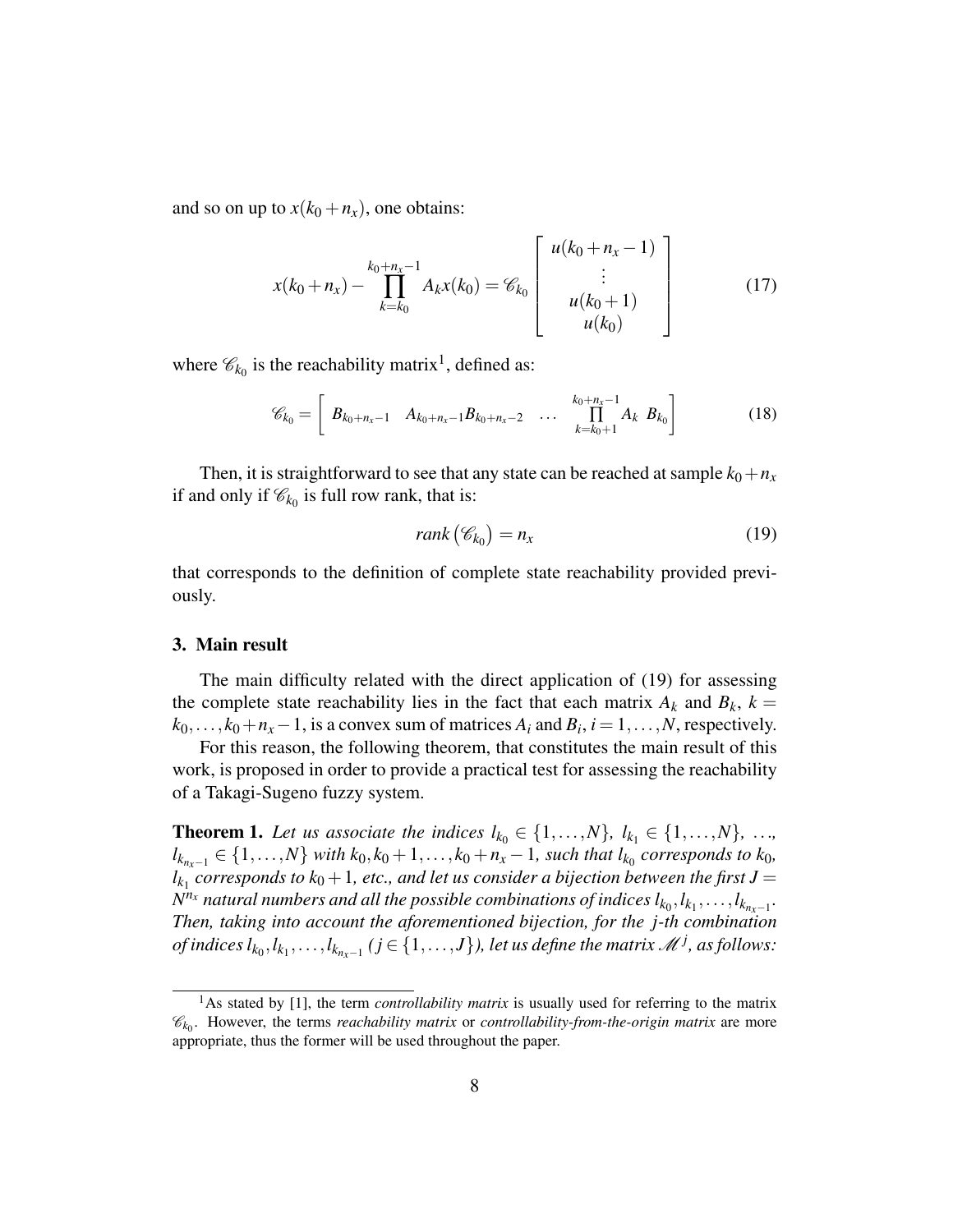$$
\mathcal{M}^{j} = \begin{bmatrix} I_{n_{x}} & 0 & \cdots & 0 & 0 & \cdots & 0 & B_{lk_{0}} \\ -A_{l_{k_{1}}} & I_{n_{x}} & \cdots & 0 & 0 & \cdots & B_{l_{k_{1}}} & 0 \\ 0 & -A_{l_{k_{2}}} & \cdots & 0 & 0 & \cdots & 0 & 0 \\ \vdots & \vdots & \ddots & \vdots & \vdots & \ddots & \vdots & \vdots \\ 0 & 0 & \cdots & I_{n_{x}} & 0 & \cdots & 0 & 0 \\ 0 & 0 & \cdots & -A_{l_{k_{n_{x}-1}}} & B_{l_{k_{n_{x}-1}}} & \cdots & 0 & 0 \end{bmatrix}
$$
(20)

*The following two statements are equivalent:*

- (a) *The Takagi-Sugeno system* (8) *is completely state reachable;*
- (**b**)  $\mathcal{M}^J$  is full row-rank and the  $(J-1)Jn_x^2 \times (J-1)Jn_x^2$  matrix:

$$
\mathscr{V} = \begin{bmatrix} R_1 R_J^{-1} & (R_2 - R_1) R_J^{-1} & \cdots & (R_{J-2} - R_{J-3}) R_J^{-1} & (R_{J-1} - R_{J-2}) R_J^{-1} \\ -I_{Jn_x^2} & I_{Jn_x^2} & \cdots & O_{Jn_x^2} & O_{Jn_x^2} \\ O_{Jn_x^2} & -I_{Jn_x^2} & \cdots & O_{Jn_x^2} & O_{Jn_x^2} \\ \vdots & \vdots & \ddots & \vdots & \vdots & \vdots \\ O_{Jn_x^2} & O_{Jn_x^2} & \cdots & I_{Jn_x^2} & O_{Jn_x^2} \\ O_{Jn_x^2} & O_{Jn_x^2} & \cdots & -I_{Jn_x^2} & I_{Jn_x^2} \end{bmatrix} \tag{21}
$$

*with*  $R_j$ ,  $j = 1, \ldots, J$ , defined as in (2)-(5), is a block P-matrix with respect *to the partition*  ${F_1, \ldots, F_{J-1}}$  *of*  ${1, \ldots, (J-1)Jn_x^2}$ , with

$$
F_i = \{(i-1)Jn_x^2 + 1,\ldots,iJn_x^2\}, i = 1,\ldots,J-1.
$$

**Proof:** The statement (a) is true if and only if the  $n_x^2 \times n_x(n_x + n_u - 1)$  matrix:

$$
\mathscr{S}_{k_0} = \left[\begin{array}{ccccc} I_{n_x} & 0 & \cdots & 0 & 0 & \cdots & 0 & B_{k_0} \\ -A_{k_0+1} & I_{n_x} & \cdots & 0 & 0 & \cdots & B_{k_0+1} & 0 \\ 0 & -A_{k_0+2} & \cdots & 0 & 0 & \cdots & 0 & 0 \\ \vdots & \vdots & \ddots & \vdots & \vdots & \ddots & \vdots & \vdots \\ 0 & 0 & \cdots & I_{n_x} & 0 & \cdots & 0 & 0 \\ 0 & 0 & \cdots & -A_{k_0+n_x-1} & B_{k_0+n_x-1} & \cdots & 0 & 0 \\ \end{array}\right]
$$

has rank  $n_x^2$ . In fact, multiplying the first block row of (22) by  $A_{k_0+1}$  and adding the result to the second one, multiplying the second block row of the resulting matrix by  $A_{k_0+2}$  and adding the result to the third one, and proceeding in a similar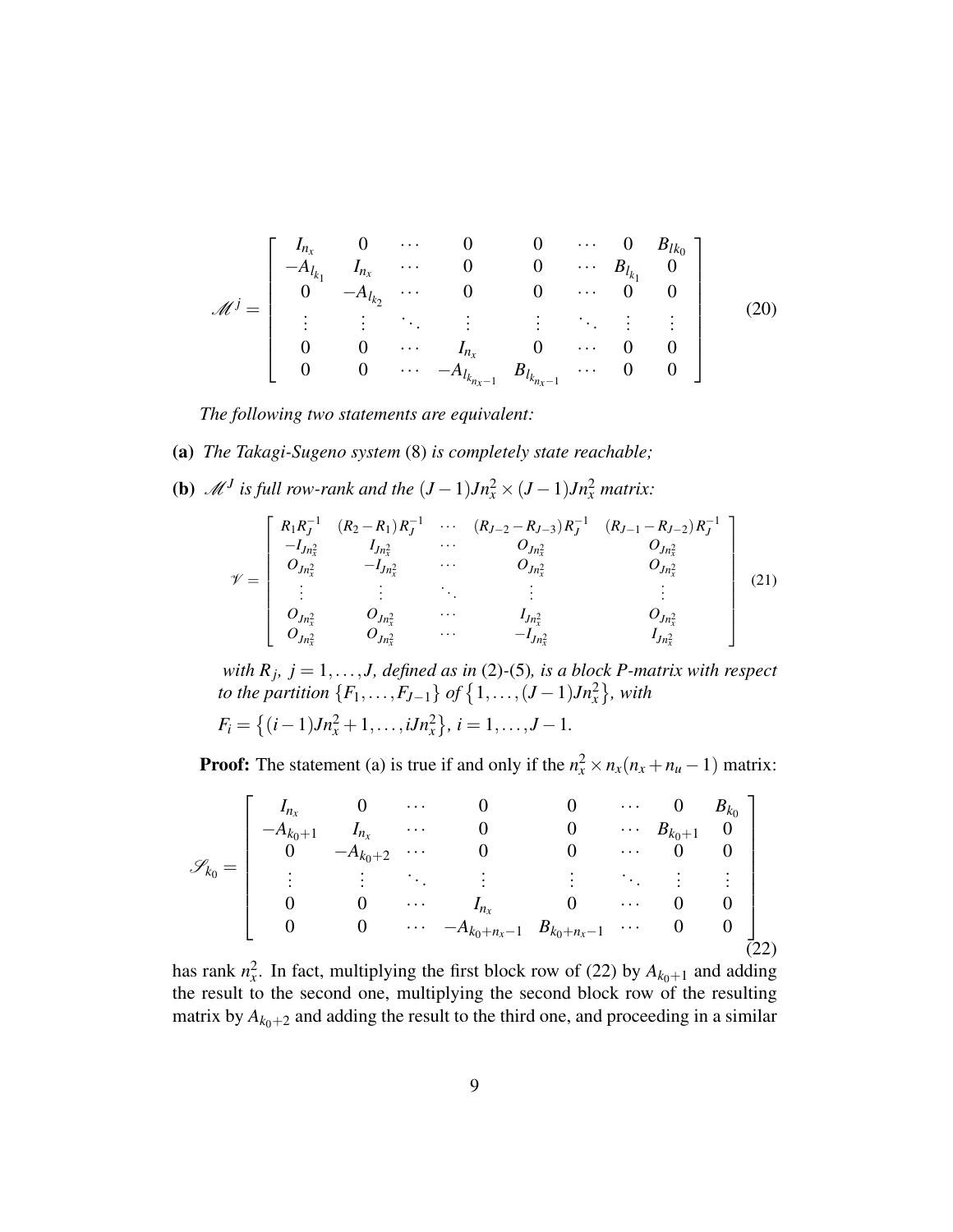way with the remaining rows (the procedure resembles the one provided by [44] for the LTI case), the matrix:

$$
\mathscr{S}'_{k_0} = \begin{bmatrix}\nI_{n_x} & 0 & \cdots & 0 & 0 & & \cdots & & \cdots & B_{k_0} \\
0 & I_{n_x} & \cdots & 0 & 0 & & \cdots & & \cdots & A_{k_0+1}B_{k_0} \\
0 & 0 & \cdots & 0 & 0 & & \cdots & & A_{k_0+2}A_{k_0+1}B_{k_0} \\
\vdots & \vdots & \ddots & \vdots & \vdots & & \ddots & & \vdots \\
0 & 0 & \cdots & I_{n_x} & 0 & & \cdots & & \cdots & \prod_{k=k_0+1}^{k_0+n_x-2}A_kB_{k_0} \\
0 & 0 & \cdots & 0 & B_{k_0+n_x-1} & A_{k_0+n_x-1}B_{k_0+n_x-2} & \cdots & \prod_{k=k_0+1}^{k_0+n_x-1}A_kB_{k_0}\n\end{bmatrix}
$$
\n(23)

is obtained. It is straightforward to see that (19) holds if and only if the matrix  $\mathscr{S}'_{k_0}$  defined in (23) has rank  $n_x^2$ .

Associating the indices  $l_{k_0} \in \{1, ..., N\}$ ,  $l_{k_1} \in \{1, ..., N\}$ , ...,  $l_{k_{n_x-1}} \in \{1, ..., N\}$ with  $k_0, k_0 + 1, \ldots, k_0 + n_x - 1$ , such that  $l_{k_0}$  corresponds to  $k_0, l_{k_1}$  corresponds to  $k_0 + 1$ , etc., the matrix  $\mathscr{S}_{k_0}$  can be rewritten as:

$$
\mathscr{S}_{k_0} = \sum_{l_{k_0}=1}^{N} \rho_{l_{k_0}} (\vartheta(k_0)) \sum_{l_{k_1}=1}^{N} \rho_{l_{k_1}} (\vartheta(k_0+1)) \cdots
$$
  

$$
\cdots \sum_{l_{k_{n_x-1}}=1}^{N} \rho_{l_{k_{n_x-1}}} (\vartheta(k_0+n_x-1)) \mathscr{M}^{l_{k_0}l_{k_1} \cdots l_{k_{n_x-1}}} \qquad (24)
$$

where the  $N^{n_x}$  matrices  $\mathcal{M}^{l_{k_0}l_{k_1}\cdots l_{k_{n_x-1}}}$  are defined as in (20) (the notation  $\mathcal{M}^j$  is recovered by considering the bijection between the first  $J = N^{n_x}$  natural numbers and all the possible combinations of indices  $l_{k_0}, l_{k_1}, \ldots, l_{k_{n_x-1}}$ ).

Hence, if all the convex combinations of matrices  $\mathcal{M}^j$ ,  $j = 1, \ldots, J$ , are full row-rank, the matrix  $\mathscr{S}_{k_0}$  is full row-rank as well  $(rank(\mathscr{S}_{k_0}) = n_x^2)$ . By applying Lemma 1, statement (b) is obtained, that completes the proof.  $\Box$ 

Theorem 1 states a necessary and sufficient condition for the reachability of discrete-time TS fuzzy systems, that can be used to derive a practical algorithm for assessing the reachability of (8), summarized as follows:

- 1. Obtain matrices  $\mathcal{M}^j$ ,  $j = 1, \ldots, J$ , as in (20).
- 2. Check if all matrices  $\mathcal{M}^j$  are full row-rank. If not, the system (8) is nonreachable. Otherwise, continue the algorithm.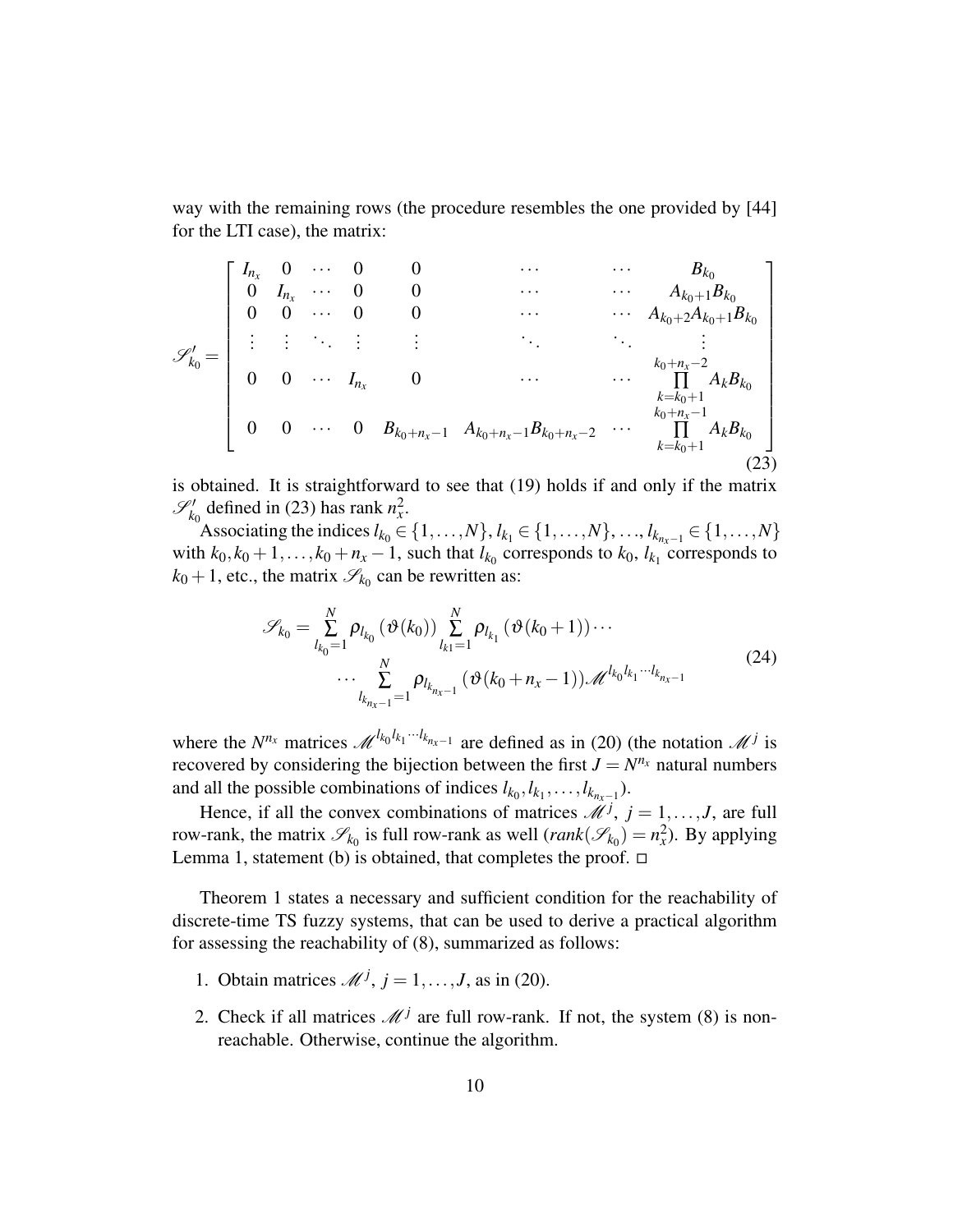- 3. Calculate matrices  $R_j$ ,  $j = 1, \ldots, J$ .
- 4. Calculate matrix  $\mathcal V$  according to (21).
- 5. Calculate the principal minors of  $\mathcal V$ .
- 6. If all the principal minors of  $\mathcal V$  are positive, then the system (8) is reachable. Otherwise, continue the algorithm.
- 7. Calculate the symbolic matrix  $T\mathcal{V} + (I T)$ , where *T* is a generic diagonal matrix such that  $T\{(i-1)Jn_x^2 + 1, \ldots, iJn_x^2\} = t_i, i = 1, \ldots, J-1.$
- 8. Calculate the solutions of  $det(TV + (I T)) = 0$ . If any of the solutions is such that  $t_i \in [0,1]$   $\forall i = 1,..., J-1$ , then the system (8) is non-reachable; otherwise, it is reachable.

The proposed algorithm can be employed for a general class of multiple input systems, but when a single input system is considered, then the algorithm explained above can be significantly simplified. Indeed, in this case, the matrices  $\mathcal{M}^j$  are square ones, and this allows formulating an alternative procedure to tackle this special case, as summarized by the following corollary.

## Corollary 1. *The following two statements are equivalent:*

- (a) *The Takagi-Sugeno system* (8) *is completely state reachable;*
- **(b)** Given the matrices  $\mathcal{M}^j$ ,  $j = 1, ..., J$ , defined as in (20),  $\mathcal{M}^J$  is nonsingular *and the*  $(J - 1)n_x^2 \times (J - 1)n_x^2$  *matrix:*

$$
\mathscr{W} = \begin{bmatrix} \mathscr{M}^{1}(\mathscr{M}^{J})^{-1} & (\mathscr{M}^{2} - \mathscr{M}^{1})(\mathscr{M}^{J})^{-1} & \cdots & (\mathscr{M}^{J-1} - \mathscr{M}^{J-2})(\mathscr{M}^{J})^{-1} \\ -I_{n_{x}^{2}} & I_{n_{x}^{2}} & \cdots & O_{n_{x}^{2}} \\ 0_{n_{x}^{2}} & -I_{n_{x}^{2}} & \cdots & O_{n_{x}^{2}} \\ \vdots & \vdots & \ddots & \vdots \\ 0_{n_{x}^{2}} & O_{n_{x}^{2}} & \cdots & O_{n_{x}^{2}} \\ 0_{n_{x}^{2}} & O_{n_{x}^{2}} & \cdots & I_{n_{x}^{2}} \end{bmatrix} \tag{25}
$$

*is a block P-matrix with respect to the partition*  ${F_1, \ldots, F_{J-1}}$  *of*  $\{(1,\ldots,(J-1)n_x^2\}$ , with  $F_i = \{(i-1)n_x^2 + 1,\ldots,in_x^2\}$ ,  $i = 1,\ldots,J-1$ .

**Proof:** The proof follows the reasoning already provided for Theorem 1, and applies Lemma 2 instead of Lemma 1 in order to obtain statement (b).  $\Box$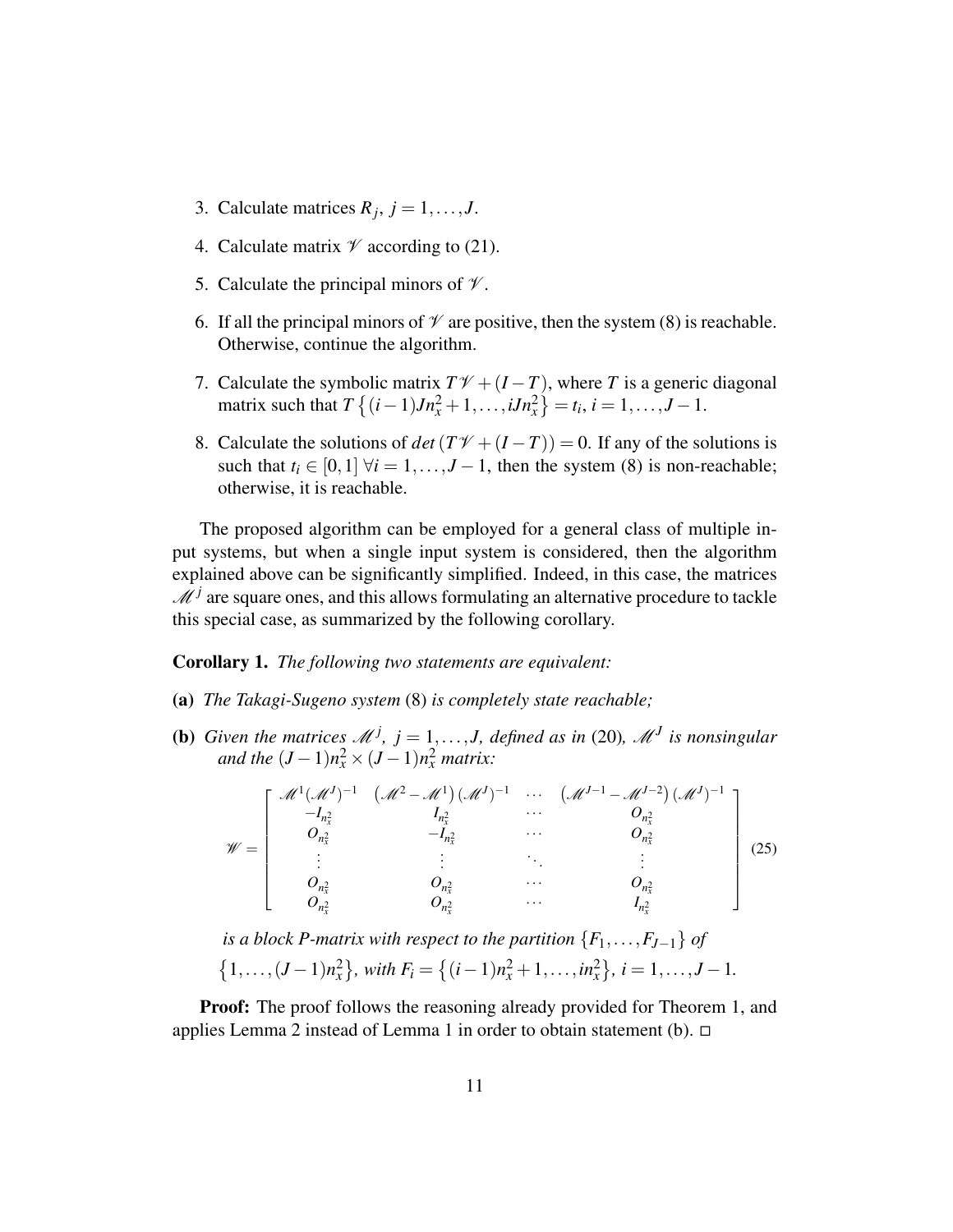In this case, the algorithm for assessing the reachability of (8) is as follows:

- 1. Obtain matrices  $\mathcal{M}^j$ ,  $j = 1, \ldots, J$ .
- 2. Check if all matrices  $\mathcal{M}^j$  are non singular. If not, the system (8) is not completely state reachable. Otherwise, continue the algorithm.
- 3. Calculate matrix  $\mathscr W$  according to (25).
- 4. Calculate the principal minors of  $\mathcal W$ .
- 5. If all the principal minors of  $\mathcal W$  are positive, then the system (8) is reachable. Otherwise, continue the algorithm.
- 6. Calculate the symbolic matrix  $T\mathscr{W} + (I T)$ , where *T* is a generic diagonal matrix such that  $T\{(i-1)n_x^2 + 1, ..., in_x^2\} = t_i, i = 1, ..., J-1$ .
- 7. Calculate the solutions of  $det(TW + (I T)) = 0$ . If any of the solutions is such that  $t_i \in [0,1]$   $\forall i = 1,..., J-1$ , then the system (8) is non-reachable; otherwise, it is reachable.

Remark: The proposed test allows assessing the property of reachability of a given TS system. In many practical cases, the TS system is a representation of an underlying nonlinear system. When this representation is exact, e.g. when it has been obtained using the sector nonlinearity approach, the reachability of the TS system implies the reachability of the nonlinear system. In general, the converse is not true, i.e. a reachable nonlinear system can have non-reachable TS representations. It is also worth highlighting that TS representations of nonlinear systems are usually valid within a region of the state space, thus the conclusions obtained from the reachability test would be valid only for operating points belonging to the considered region.

# 4. Illustrative Examples

The objective of this section is to provide an example that will clearly and stepby-step illustrate the proposed algorithm. To this end, let us consider the two-rule fuzzy model of the inverted pendulum [45] obtained by local approximation in fuzzy partition spaces [28].

The model has two states:  $x_1(t)$  and  $x_2(t)$ , denoting the angle (in radians) of the pendulum from the vertical and the angular velocity, respectively.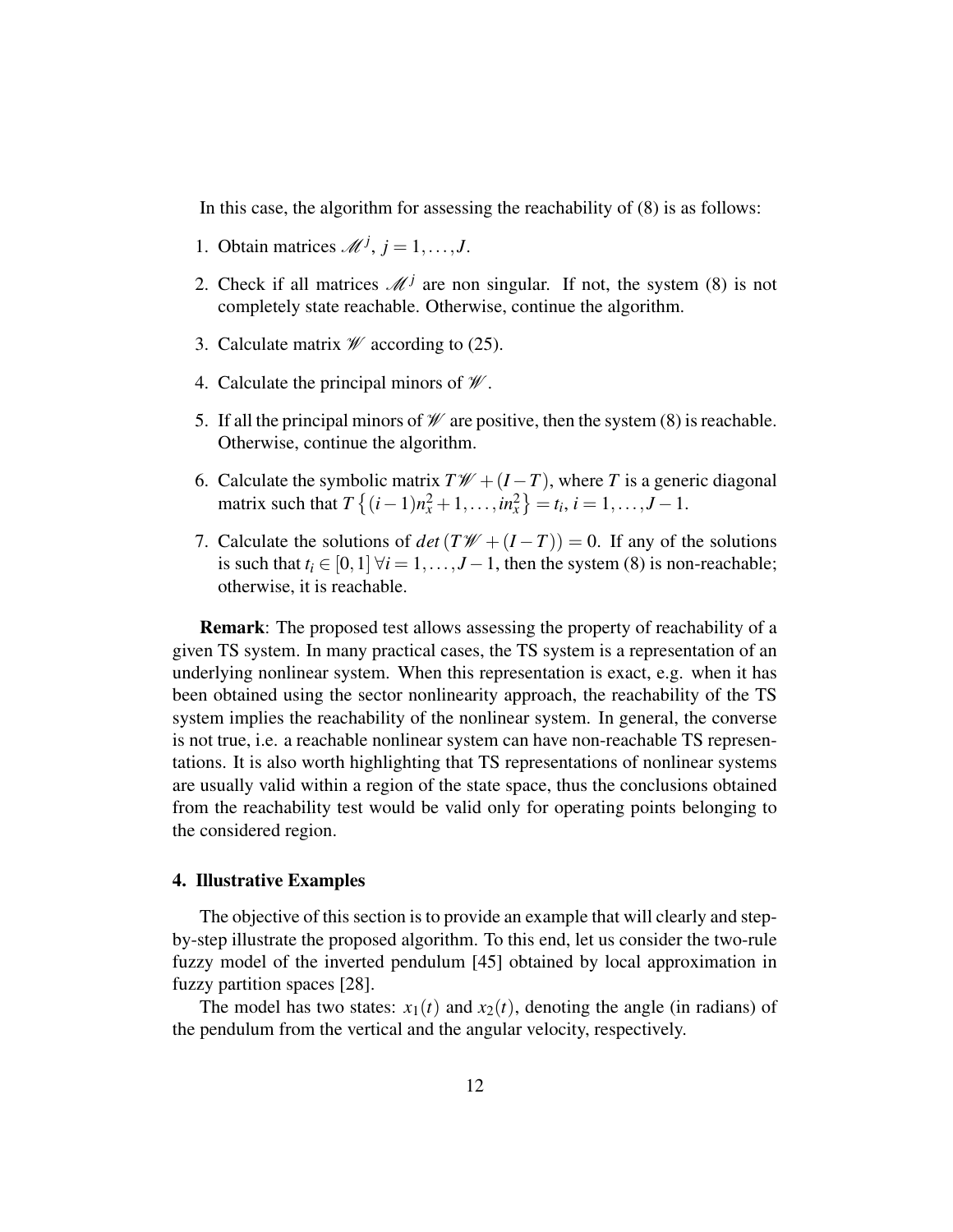When  $x_1(t)$  is near zero, the inverted pendulum is described by:

$$
\begin{cases}\n\dot{x}_1(t) = x_2(t) \\
\dot{x}_2(t) = \frac{gx_1(t) - au(t)}{4l/3 - aml}\n\end{cases}
$$
\n(26)

where *g* is the gravity constant, *m* is the mass of the pendulum, *M* is the mass of the cart,  $2l$  is the length of the pendulum and  $u$  is the force applied to the cart;  $a = 1/(m + M)$ .

The continuous-time model (26) can be discretized through an Euler method with sampling time  $T_s$ , obtaining:

$$
\begin{cases}\n x_1(k+1) = x_1(k) + T_s x_2(k) \\
 x_2(k+1) = x_2(k) + T_s \frac{gx_1(k) - au(k)}{4l/3 - aml}\n\end{cases}
$$
\n(27)

When  $x_1(t)$  is near  $\pm \pi/2$ , the inverted pendulum is described by:

$$
\begin{cases}\n\dot{x}_1(t) = x_2(t) \\
\dot{x}_2(t) = \frac{2gx_1(t)/\pi - a\cos\beta u(t)}{4l/3 - aml\cos^2\beta}\n\end{cases}
$$
\n(28)

whose discretized version is:

$$
\begin{cases}\n x_1(k+1) = x_1(k) + T_s x_2(k) \\
 x_2(k+1) = x_2(k) + T_s \frac{2gx_1(k)/\pi - a\cos\beta u(k)}{4l/3 - aml\cos^2\beta}\n\end{cases}
$$
\n(29)

where  $\beta \approx \pi/2$ . The following values will be used for the inverted pendulum parameters:  $g = 9.8 \frac{m}{s^2}$ ,  $m = 0.1 \frac{kg}{s}$ ,  $M = 0.9 \frac{kg}{s}$ ,  $l = 0.1 \frac{m}{s}$ ,  $a = 1 \frac{kg}{s}$ . The sampling time is chosen as  $T_s = 0.1 s$ .

The proposed example concerns a single input system, for which the simplified algorithm based on Corollary 1 can be applied. The examples show the reachable and the non-reachable case, respectively.

## *4.1. Example 1 - reachable system*

By considering  $\beta = 88^\circ$ , a TS representation as in (8) with  $N = 2$  can be obtained from (27)-(29), with:

$$
A_1 = \begin{bmatrix} 1 & 0.1 \\ 7.95 & 1 \end{bmatrix} \quad A_2 = \begin{bmatrix} 1 & 0.1 \\ 4.68 & 1 \end{bmatrix} \quad B_1 = \begin{bmatrix} 0 \\ -0.81 \end{bmatrix} \quad B_2 = \begin{bmatrix} 0 \\ -0.03 \end{bmatrix}
$$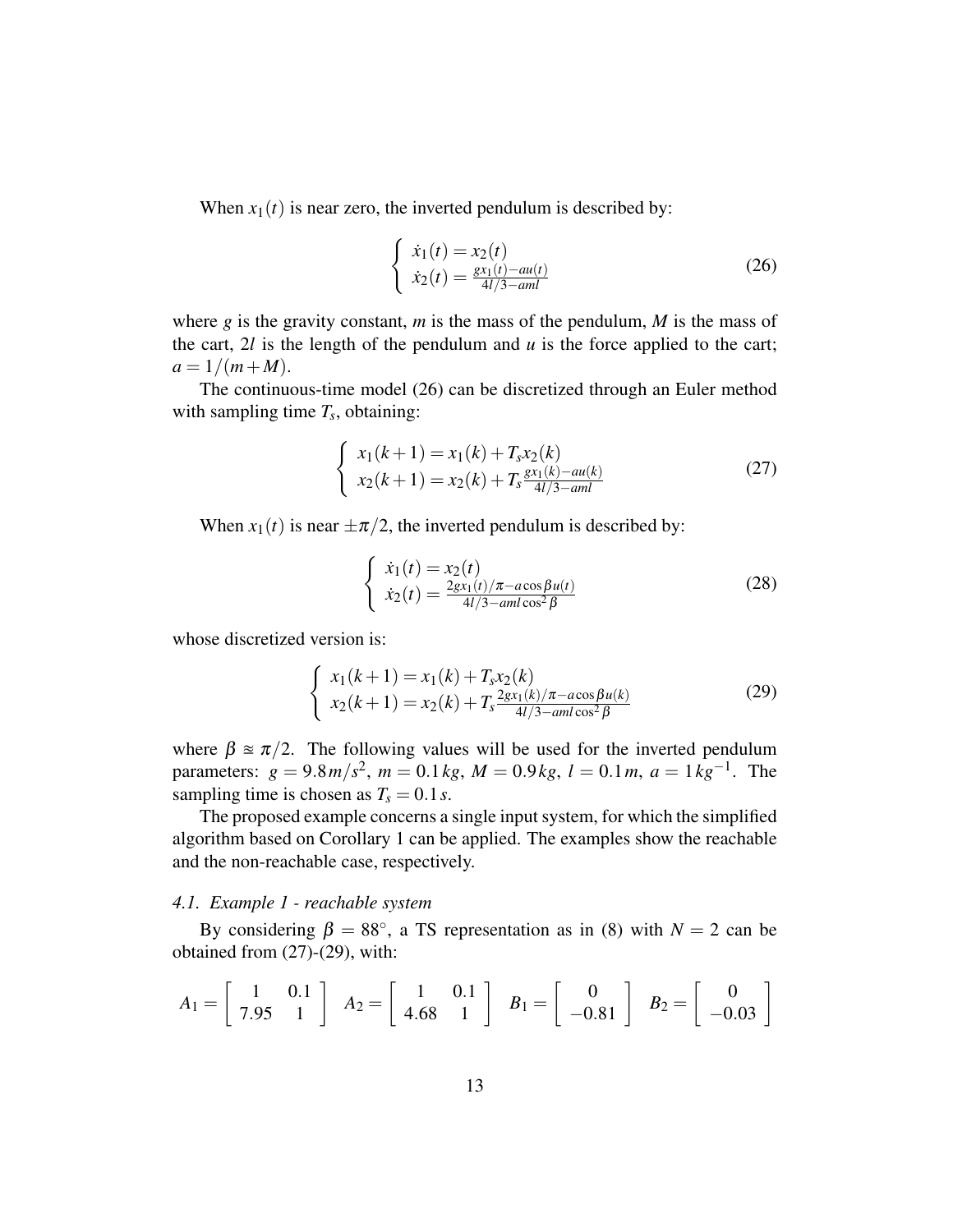Following the algorithm given at the end of Section 3, the matrices  $\mathcal{M}^j$ ,  $j =$ 1,2,3,4, are calculated:

$$
\mathcal{M}^{1} = \begin{bmatrix} 1 & 0 & 0 & 0 \\ 0 & 1 & 0 & -0.81 \\ -1 & -0.1 & 0 & 0 \\ -7.95 & -1 & -0.81 & 0 \end{bmatrix} \quad \mathcal{M}^{2} = \begin{bmatrix} 1 & 0 & 0 & 0 \\ 0 & 1 & 0 & -0.81 \\ -1 & -0.1 & 0 & 0 \\ -4.68 & -1 & -0.03 & 0 \end{bmatrix}
$$

$$
\mathcal{M}^{3} = \begin{bmatrix} 1 & 0 & 0 & 0 \\ 0 & 1 & 0 & -0.03 \\ -1 & -0.1 & 0 & 0 \\ -7.95 & -1 & -0.81 & 0 \end{bmatrix} \quad \mathcal{M}^{4} = \begin{bmatrix} 1 & 0 & 0 & 0 \\ 0 & 1 & 0 & -0.03 \\ -1 & -0.1 & 0 & 0 \\ -4.68 & -1 & -0.03 & 0 \end{bmatrix}
$$

It can be easily verified that each of the matrices  $\mathcal{M}^i$ ,  $i = 1, ..., 4$  has rank  $n_x^2 = 4$ , which means that the considered system is locally reachable. The resulting matrix  $\mathscr W$  is:

|                 |           |          |          | 0        |        | $\Omega$                 |          |          |                   |          |             | O        |  |
|-----------------|-----------|----------|----------|----------|--------|--------------------------|----------|----------|-------------------|----------|-------------|----------|--|
| $\mathscr{W} =$ | 260       | 27       | 260      | $\theta$ |        | $\theta$                 | $\theta$ | $\Omega$ | $-260$            |          | $-26 - 260$ | $\theta$ |  |
|                 | $\Omega$  |          |          |          |        |                          |          |          |                   |          | 0           | $\theta$ |  |
|                 | $-141.59$ | $\theta$ | $-260$   | 27       | 141.59 | $\theta$                 |          |          | $260 -26 -141.59$ | $\theta$ | $-260$      | 26       |  |
|                 |           |          | $\Omega$ | 0        |        |                          | $\Omega$ |          |                   |          | 0           | 0        |  |
|                 |           |          |          |          |        |                          |          |          |                   |          |             |          |  |
|                 |           |          |          |          |        |                          |          |          |                   |          |             |          |  |
|                 |           |          |          |          |        |                          |          |          |                   |          |             |          |  |
|                 |           |          |          | 0        |        |                          |          |          |                   |          |             |          |  |
|                 |           |          |          | $_{0}$   |        | $\overline{\phantom{a}}$ |          |          |                   |          |             | 0        |  |
|                 |           |          |          | 0        |        |                          |          |          |                   |          |             |          |  |
|                 |           |          |          |          |        |                          |          |          |                   |          |             |          |  |

and it can be verified that all its principal minors are positive [46], which means that the considered system is reachable.

For further illustration, let us consider the problem of designing a deadbeat state-feedback controller:

$$
K(\rho_1) = \left[ \begin{array}{cc} K_1(\rho_1) & K_2(\rho_1) \end{array} \right]
$$

where  $\rho_1$  corresponds to the level of activation of the subsystem described by  $A_1$ and *B*<sub>1</sub> (see (9)). Taking into account that  $\rho_2 = 1 - \rho_1$  due to (13), the reachable TS representation obtained with  $\beta = 88^\circ$  can be equivalently rewritten as:

$$
A(\rho_1) = \rho_1 \begin{pmatrix} 1 & 0.1 \\ 7.95 & 1 \end{pmatrix} + (1 - \rho_1) \begin{pmatrix} 1 & 0.1 \\ 4.68 & 1 \end{pmatrix} = \begin{pmatrix} 1 & 0.1 \\ 3.27\rho_1 + 4.68 & 1 \end{pmatrix}
$$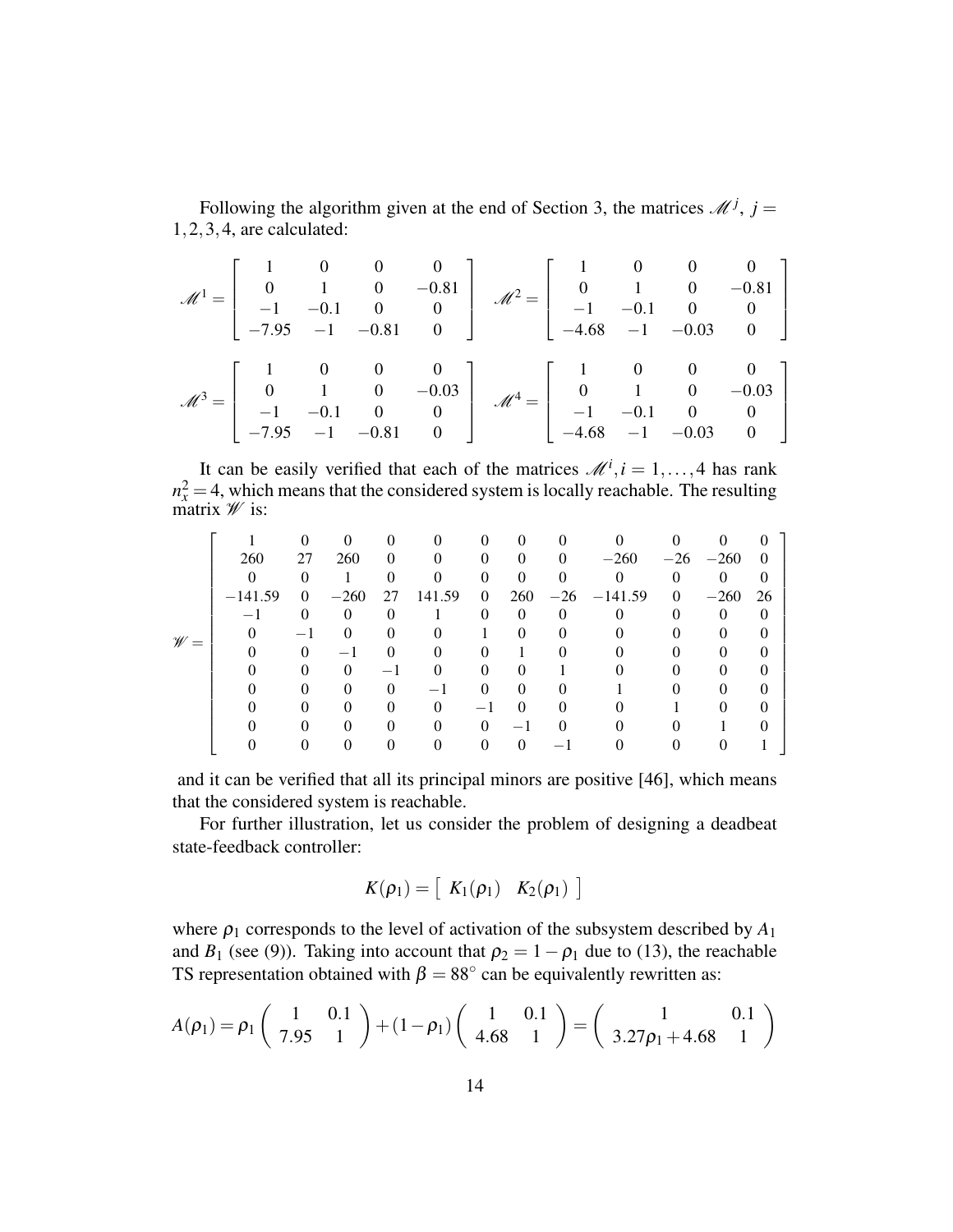$$
B(\rho_1) = \rho_1 \begin{pmatrix} 0 \\ -0.81 \end{pmatrix} + (1 - \rho_1) \begin{pmatrix} 0 \\ 0.03 \end{pmatrix} = \begin{pmatrix} 0 \\ -0.78 \rho_1 - 0.03 \end{pmatrix}
$$

which leads to:

$$
A(\rho_1) + B(\rho_1)K(\rho_1) = \begin{pmatrix} 1 & 0.1 \\ a_{21}(\rho_1) & a_{22}(\rho_1) \end{pmatrix}
$$

with:

$$
a_{21}(\rho_1) = 3.27\rho_1 + 4.68 - 0.78\rho_1 K_1(\rho_1) - 0.03K_1(\rho_1)
$$
  

$$
a_{22}(\rho_1) = 1 - 0.78\rho_1 K_2(\rho_1) - 0.03K_2(\rho_1)
$$

It is easy to check by means of symbolic calculations that, in order to place the closed-loop eigenvalues in  $\{0,0\}$ , the controller coefficients should be calculated as:

$$
K_1(\rho_1) = \frac{3.27\rho_1 + 14.68}{0.78\rho_1 + 0.03}
$$

$$
K_2(\rho_1) = \frac{2}{0.78\rho_1 + 0.03}
$$

which are defined  $\forall \rho_1 \in [0,1]$ .

# *4.2. Example 2 - non-reachable system*

By considering  $\beta = 92^{\circ}$ , a TS representation as in (8) with  $N = 2$  can be obtained from (27)-(29), with:

$$
A_1 = \begin{bmatrix} 1 & 0.1 \\ 7.95 & 1 \end{bmatrix} \quad A_2 = \begin{bmatrix} 1 & 0.1 \\ 4.68 & 1 \end{bmatrix} \quad B_1 = \begin{bmatrix} 0 \\ -0.81 \end{bmatrix} \quad B_2 = \begin{bmatrix} 0 \\ 0.03 \end{bmatrix}
$$

Following the algorithm given at the end of Section 3, the matrices  $\mathcal{M}^j$ ,  $j =$ 1,2,3,4, are calculated:

$$
\mathcal{M}^{1} = \begin{bmatrix} 1 & 0 & 0 & 0 \\ 0 & 1 & 0 & -0.81 \\ -1 & -0.1 & 0 & 0 \\ -7.95 & -1 & -0.81 & 0 \end{bmatrix} \quad \mathcal{M}^{2} = \begin{bmatrix} 1 & 0 & 0 & 0 \\ 0 & 1 & 0 & -0.81 \\ -1 & -0.1 & 0 & 0 \\ -4.68 & -1 & 0.03 & 0 \end{bmatrix}
$$

$$
\mathcal{M}^{3} = \begin{bmatrix} 1 & 0 & 0 & 0 \\ 0 & 1 & 0 & 0.03 \\ -1 & -0.1 & 0 & 0 \\ -7.95 & -1 & -0.81 & 0 \end{bmatrix} \quad \mathcal{M}^{4} = \begin{bmatrix} 1 & 0 & 0 & 0 \\ 0 & 1 & 0 & 0.03 \\ -1 & -0.1 & 0 & 0 \\ -4.68 & -1 & 0.03 & 0 \end{bmatrix}
$$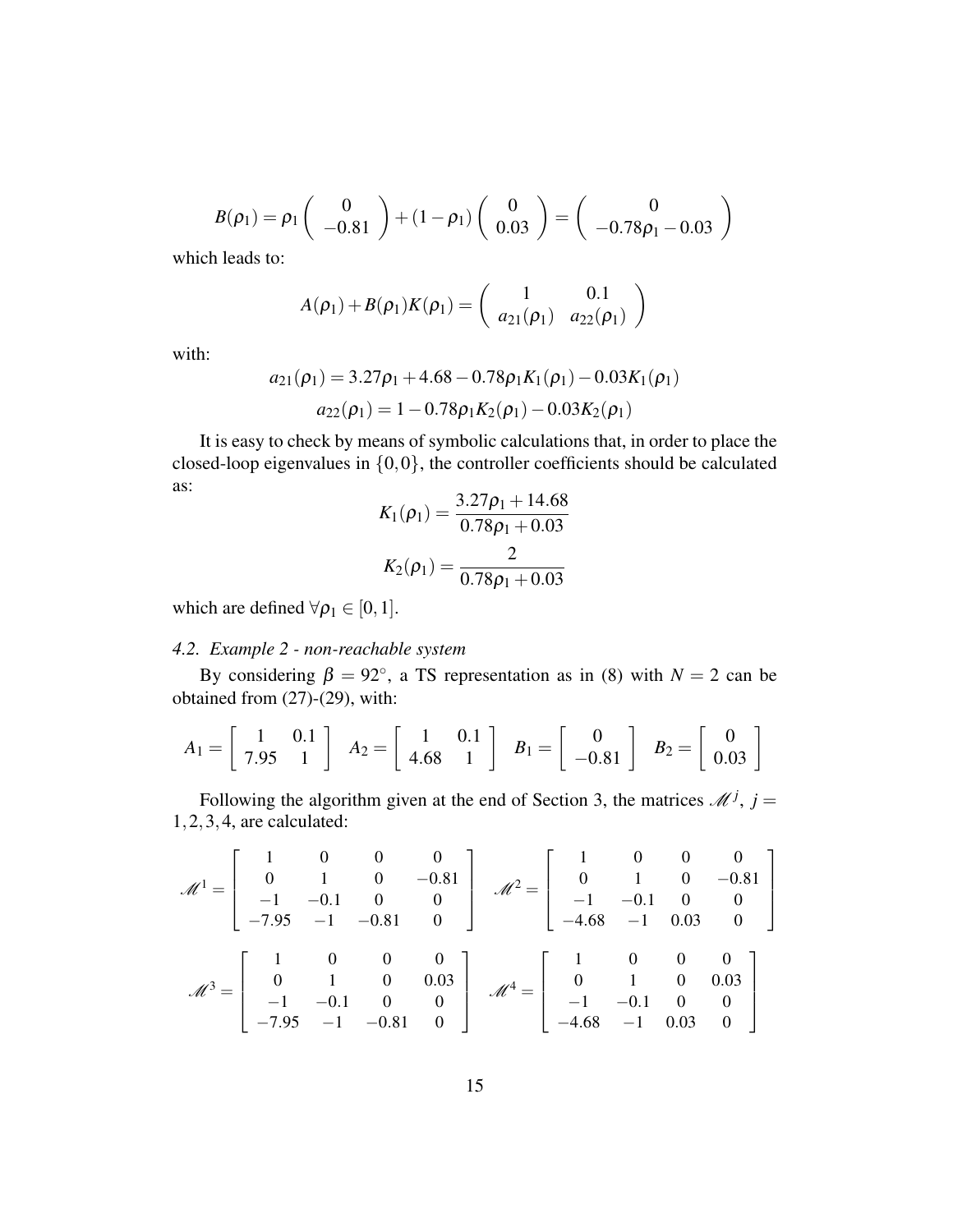It can be easily verified that each of the matrices  $\mathcal{M}^i$ ,  $i = 1, ..., 4$  has rank  $n_x^2 = 4$ , which means that the considered system is locally reachable. The resulting matrix  $\mathscr W$  is:

|                 |        |          |            |          |               | 0        | $\Omega$ | $\Omega$ | 0        |          | $\Omega$ |          |  |
|-----------------|--------|----------|------------|----------|---------------|----------|----------|----------|----------|----------|----------|----------|--|
| $\mathscr{W} =$ | $-280$ |          | $-27 -280$ | $\theta$ |               | 0        | $\Omega$ | $\Omega$ | 280      | 28       | 280      | $\theta$ |  |
|                 |        | 0        |            |          |               | 0        | $\Omega$ | 0        | $\Omega$ | 0        | $\theta$ |          |  |
|                 | 145.69 | $\Omega$ | 280        |          | $-27 -145.69$ | $\theta$ | $-280$   | 28       | 145.69   | $\Omega$ | 280      | $-28$    |  |
|                 | $-1$   | $\theta$ | $\Omega$   | $\Omega$ |               | 0        | $\Omega$ | $\Omega$ | $\Omega$ | $\Omega$ | $\Omega$ | $\theta$ |  |
|                 |        | $-1$     | $\Omega$   | 0        |               |          | $\theta$ | 0        | 0        | 0        | $\Omega$ |          |  |
|                 |        | 0        | -1         | 0        |               |          |          | 0        | 0        | 0        | $\Omega$ |          |  |
|                 |        |          | 0          |          |               |          |          |          |          | 0        | $\Omega$ |          |  |
|                 |        |          |            |          |               |          |          |          |          |          | $\Omega$ |          |  |
|                 |        |          |            |          |               | —1       |          | 0        |          |          | 0        |          |  |
|                 |        |          |            |          |               | 0        |          | $\Omega$ |          |          |          |          |  |
|                 |        | 0        |            | $\Omega$ |               | 0        | $\Omega$ |          | $\Omega$ | $\Omega$ | $\Omega$ |          |  |
|                 |        |          |            |          |               |          |          |          |          |          |          | (30)     |  |

and it can be verified that some of its principal minors are not positive [46]. In this case, the next step of the proposed algorithm involves calculating the matrix  $T\mathscr{W} + (I - T)$ , with:

$$
T = diag(t_1, t_1, t_1, t_1, t_2, t_2, t_2, t_2, t_3, t_3, t_3, t_3))
$$
\n(31)

which leads to:

$$
\det(T\mathscr{W} + (I - T)) = -784t_1^2t_2^2t_3^2 + 784t_1^2t_2^2t_3 - 784t_1^2t_2 + 784t_1^2 + 28t_1t_2 - 56t_1 + 1 = 0
$$
\n(32)

which has the following solutions, calculated using Maple [47]:

$$
\left\{t_1 = t_1, t_2 = \frac{1}{28} \frac{28t_1 - 1}{t_3 t_1}, t_3 = t_3\right\}
$$

$$
\left\{t_1 = t_1, t_2 = t_2, t_3 = \frac{1}{28} \frac{28t_1 t_2 - 28t_1 + 1}{t_1 t_2}\right\}
$$

where  $t_i = t_i$ ,  $i = 1, ..., 4$  means that  $t_i$  has an arbitrary value.

In particular, by considering the second set of solutions, there exist solutions such that  $t_1, t_2, t_3 \in [0, 1]$ , e.g.  $t_1 = 0.1$ ,  $t_2 = 0.9$ ,  $t_3 = 0.2857$ , which proves that the considered system is non-reachable. As a matter of fact, the convex combination of matrices  $A_1$ ,  $A_2$ ,  $B_1$  and  $B_2$  with  $\rho_1 = 0.0357$ :

$$
0.0357A_1 + 0.9643A_2 = \left[ \begin{array}{cc} 1 & 0.1 \\ 4.7967 & 1 \end{array} \right]
$$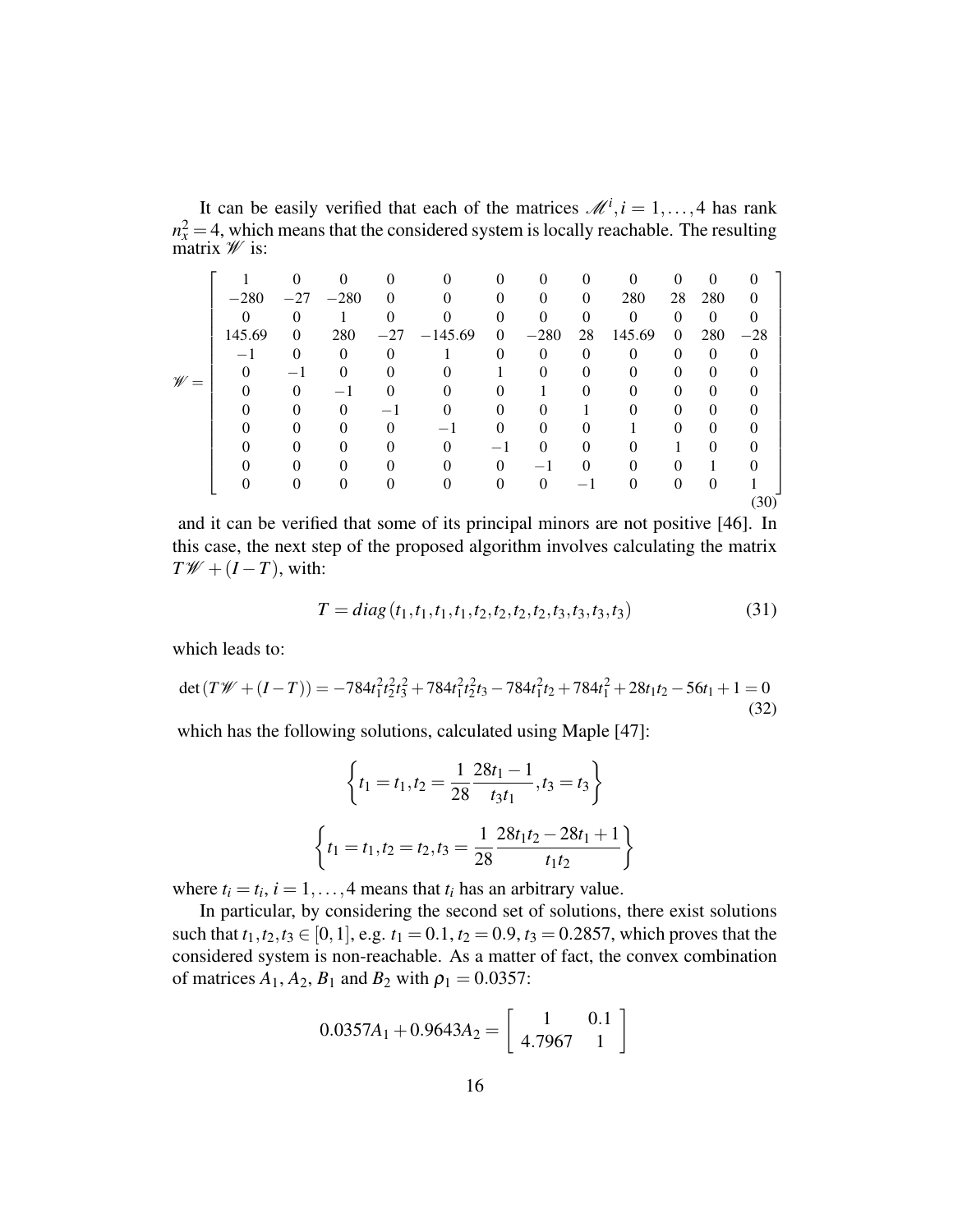$$
0.0357B_1 + 0.9643B_2 = \left[ \begin{array}{c} 0 \\ 0 \end{array} \right]
$$

corresponds to an operating condition for which the system (9) is non-reachable.

Let us consider the problem of designing a deadbeat state-feedback controller for the non-reachable TS representation obtained with  $\beta = 92^{\circ}$ . By performing symbolic calculations similar to the previous example, it can be shown that, in order to place the closed-loop eigenvalues in  $\{0,0\}$ , the controller coefficients should be calculated as:

$$
K_1(\rho_1) = \frac{3.27\rho_1 + 14.68}{0.84\rho_1 - 0.03}
$$

$$
K_2(\rho_1) = \frac{2}{0.84\rho_1 - 0.03}
$$

In this case, it is easy to check that the controller coefficients are not defined for  $\rho_1 = 0.0357$ , due to the loss of reachability that occurs for this value, as shown previously. Notice that, as expected, the loss of reachability corresponds to the impossibility of performing closed-loop pole placement.

# 5. Conclusions

In this paper, the problem of developing a practical reachability test for Takagi-Sugeno fuzzy systems has been tackled. The proposed solution is based on checking if all the principal minors associated to an appropriate matrix are positive. If this condition holds, then the rank of the reachability matrix associated to the Takagi-Sugeno fuzzy system is full for any possible sequence of premise variables, and thus the system is completely state reachable. On the other hand, if the principal minors are not positive, the property of the matrix being a block P one with respect to a particular partition of a set of integers is studied in order to conclude about the reachability of the TS system. Two illustrative examples, obtained by local approximation in fuzzy partition spaces of an inverted pendulum nonlinear model, have shown the application and effectiveness of the proposed reachability test.

#### 6. Acknowledgements

The authors would like to express sincere gratitude to the referees, whose comments improved significantly the quality of the paper.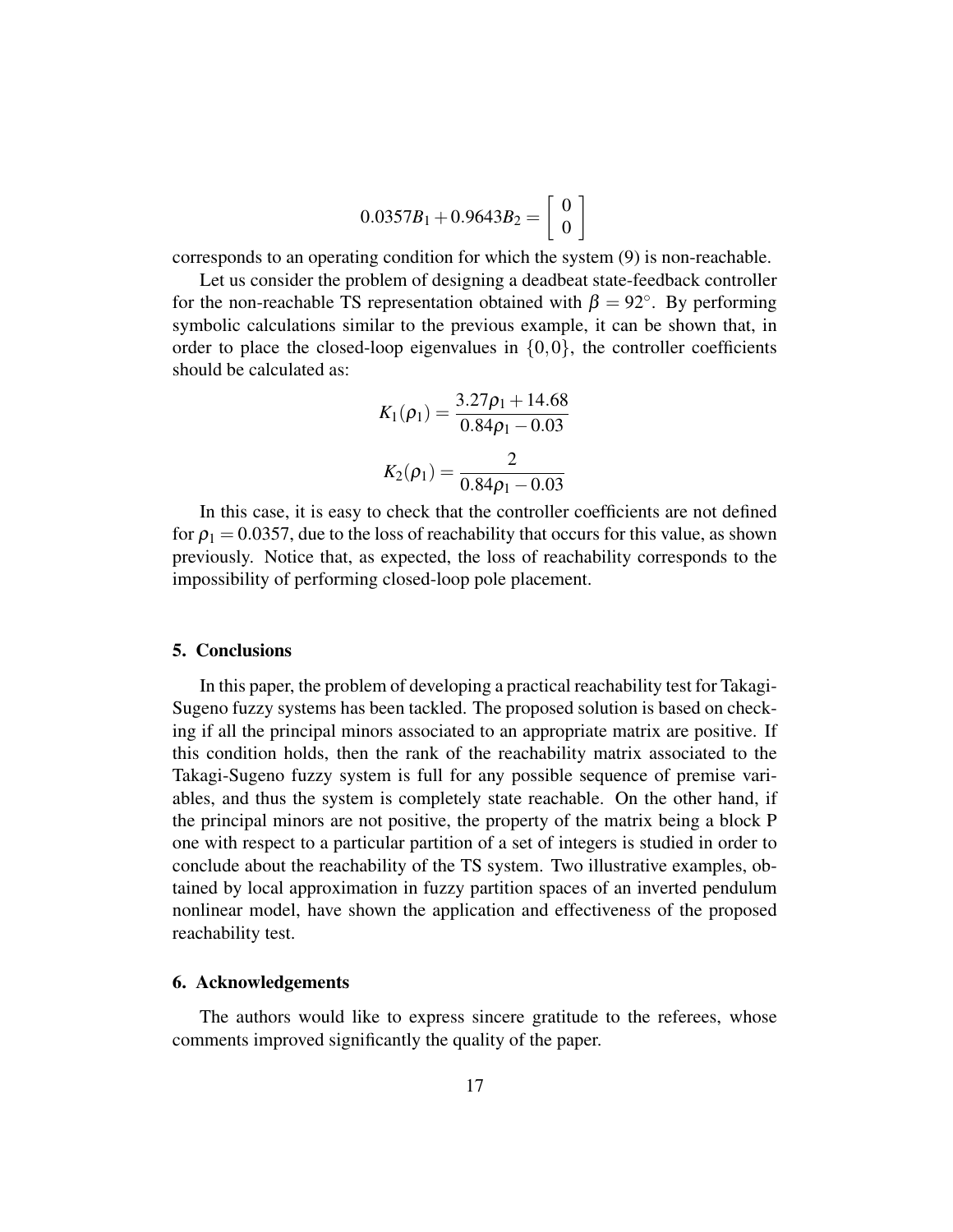This work has been funded by the National Science Centre of Poland under grant: UMO-2013/11/B/ST7/01110, by the Spanish Ministry of Science and Technology through the projects CICYT ECOCIS (ref. DPI2013-48243-C2-1-R) and CICYT HARCRICS (Ref. DPI2014-58104-R), by AGAUR through the contracts FI-DGR 2014 (ref. 2014FI B1 00172) and FI-DGR 2015 (ref. 2015FI B2 00171), and by the DGR of Generalitat de Catalunya (ref. 2014/SGR/374).

### References

- [1] P. J. Antsaklis, A. N. Michel, A linear systems primer, Birkhauser Boston, 2007.
- [2] J. Klamka, Controllability of Dynamical Systems, Kluwer Academic, Dordrecht, 1991.
- [3] J. Klamka, Controllability of dynamical systems. A survey, Bulletin of the Polish Academy of Sciences, Technical Sciences 61 (2013) 336–342.
- [4] T. Berger and T. Reis, Controllability of linear differential-algebraic systems - A survey, Surveys in Differential-Algebraic Equations 1 (2013) 1–61.
- [5] K. Naito, Controllability of semilinear control systems dominated by the linear part, SIAM Journal on control and optimization 25 (1987) 715–722.
- [6] K. Balachandran and J. P. Dauer, Controllability of nonlinear systems via fixed point theorems, Journal of Optimization Theory and Applications 53 (1987) 345–352.
- [7] K. Balachandran and J. P. Dauer, Controllability of nonlinear systems in Banach spaces. A survey, Journal of Optimization Theory and Applications 115 (2002) 7–28.
- [8] K. Balachandran and D. G. Park and P. Maninegalai, Controllability of second order integrodifferential evolution systems in Banach spaces, Computers and mathematics with applications 49 (2005) 1623–1642.
- [9] G. Peichl and W. Schappacher, Constrained controllability in Banach spaces, SIAM Journal on control and optimization 24 (1986) 1261–1275.
- [10] X. Fu, Controllability of abstract neutral functional differential systems with unbounded delay, Applied Mathematics and Computation 141 (2004) 299– 314.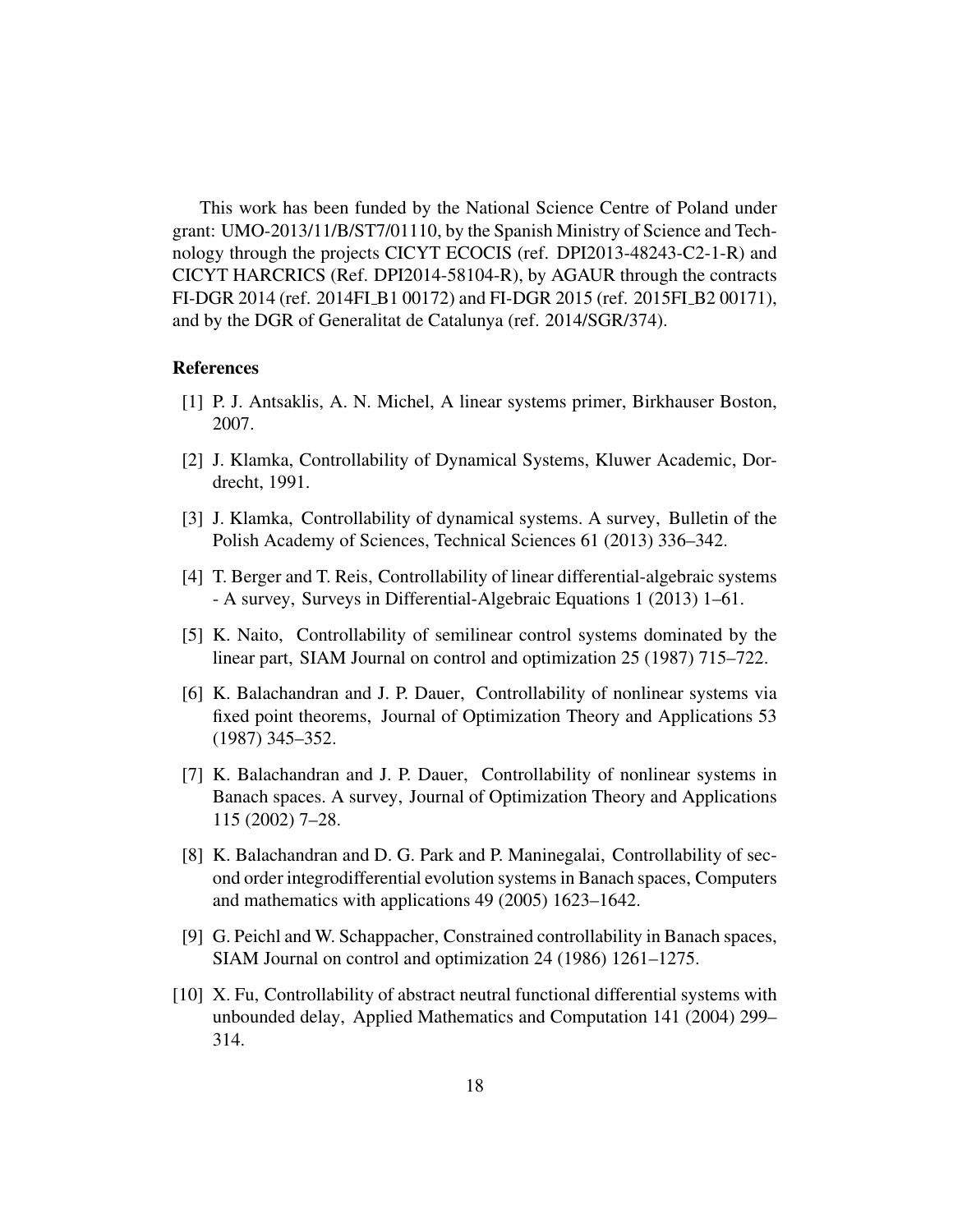- [11] J. Klamka, Some remarks about stochastic controllability, IEEE Transactions on Automatic Control AC-22 (1977) 880–881.
- [12] N. I. Mahmudov and A. Denker, On controllability of linear stochastic systems, International Journal of Control 73 (2000) 144–151.
- [13] N. I. Mahmudov and S. Zorlu, Controllability of nonlinear stochastic systems, International Journal of Control 76 (2003) 95–104.
- [14] S. Karthikeyan, K. Balachandran, M. Sathya, Controllability of nonlinear stochastic systems with multiple time–varying delays in control, International Journal of Applied Mathematics and Computer Science 25 (2015) 207–215.
- [15] J. Klamka, Constrained controllability of semilinear systems with multiple delays in control, Bulletin of the Polish Academy of Sciences, Technical Sciences 52 (2004) 25–30.
- [16] J. Klamka, Constrained controllability of semilinear systems with delays, Nonlinear Dynamics 56 (2009) 169–177.
- [17] T. Kaczorek, Reachability and controllability to zero of cone fractional linear systems, Archives of Control Sciences 17 (2007) 357–367.
- [18] T. Kaczorek, Fractional positive continuous-time linear systems and their reachability, International Journal of Applied Mathematics and Computer Science 18 (2008) 223.
- [19] K. Balachandran, S. Divya, Controllability of nonlinear implicit fractional integrodifferential systems, International Journal of Applied Mathematics and Computer Science 24 (2014) 713–722.
- [20] S. S. Ge and Z. Sun and T. H. Lee, Reachability and controllability of switched linear discrete-time systems, IEEE Transactions on Automatic Control AC-46 (2001) 1437–1141.
- [21] Z. Sun and D. Z. Zheng, On reachability and stabilization of switched linear control systems, IEEE Transactions on Automatic Control AC-46 (2001) 291–295.
- [22] Z. Sun and S. S. Ge and T. H. Lee, Controllability and reachability criteria for switched linear system, Automatica 38 (2002) 775–786.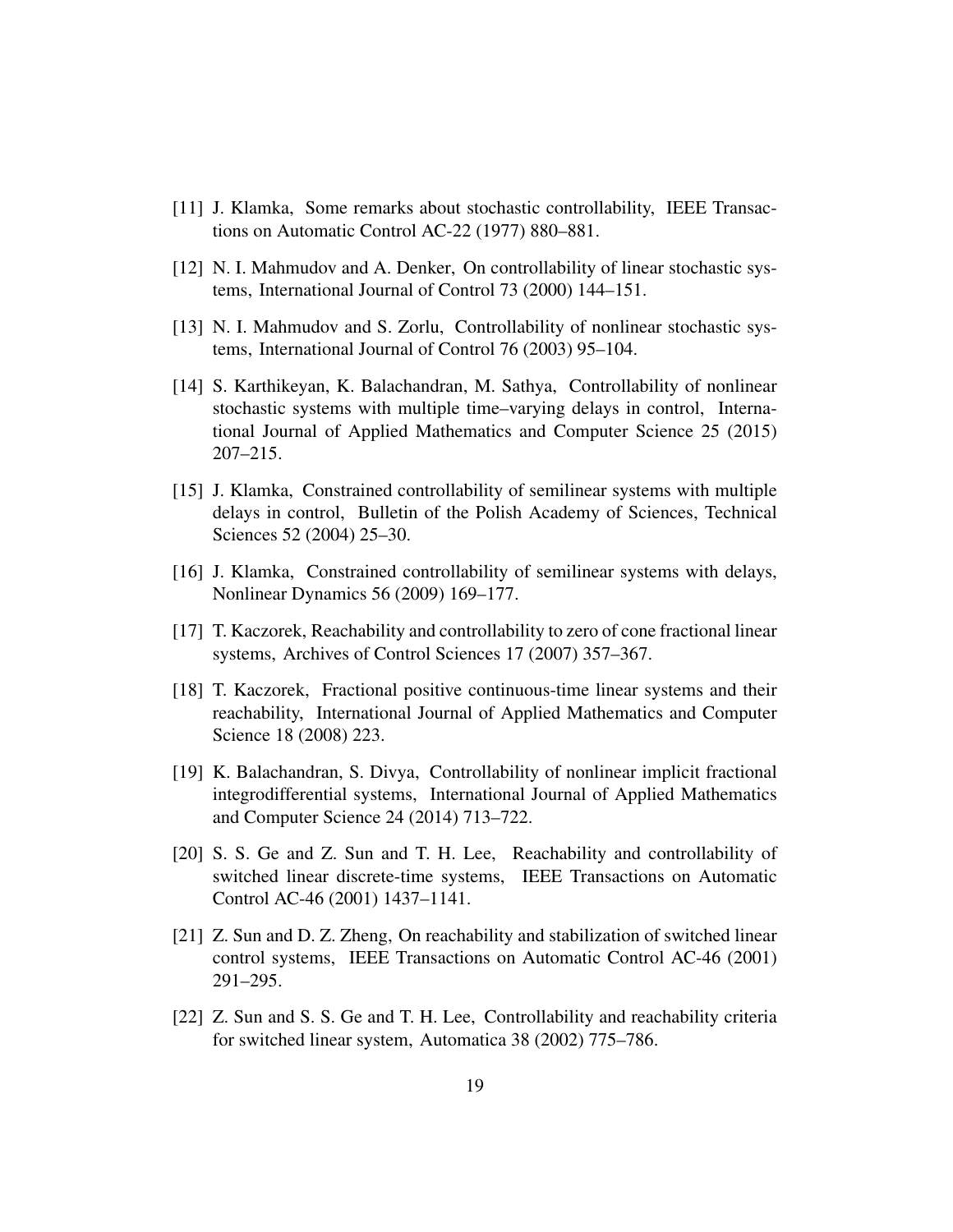- [23] G. Xie and L. Wang, Controllability and stabilizability of switched linear systems, Systems and Control Letters 48 (2003) 135–155.
- [24] D. J. Leith, W. E. Leithead, Survey of Gain-Scheduling Analysis Design, International Journal of Control 73 (2000) 1001–1025.
- [25] T. Takagi, M. Sugeno, Fuzzy Identification of Systems and Its Applications to Modeling and Control, IEEE Transactions on Systems, Man, and Cybernetics SMC-15 (1985) 116–132.
- [26] R. Babuska, Fuzzy modeling for control, Springer Netherlands, 1998.
- [27] S. S. Farinwata, D. Filev, R. Langari, Fuzzy control: synthesis and analysis, Chichester, U.K. Wiley, 2000.
- [28] K. Tanaka, H. O. Wang, Fuzzy control systems design and analysis: A linear matrix inequality approach, John Wiley and Sons, Inc., 2001.
- [29] J. Kluska, Analytical methods in fuzzy modeling and control, Springer-Verlag, Berlin, Heidelberg, 2009.
- [30] K. Y. Lian, J. J. Liou, Output tracking control for fuzzy systems via output feedback design, IEEE Transactions on Fuzzy Systems 14 (2006) 628–639.
- [31] J. Yoneyama, New robust stability conditions and design of robust stabilizing controllers for Takagi-Sugeno fuzzy time-delay systems, IEEE Transactions on Fuzzy Systems 15 (2007) 828–839.
- [32] W. Xie, Improved  $\mathcal{L}_2$  gain performance controller synthesis for Takagi-Sugeno fuzzy systems, IEEE Transactions on Fuzzy Systems 16 (2008) 1142–1150.
- [33] D. Rotondo, V. Puig, F. Nejjari, M. Witczak, Automated generation and comparison of Takagi-Sugeno and polytopic quasi-LPV models, Fuzzy Sets and Systems Vol. 277 (2015) 44–64.
- [34] M. M. Gupta, G. M. Trojan, J. B. Kiszka, Controllability of fuzzy control systems, IEEE Transactions on Systems, Man, and Cybernetics SMC-16 (1986) 576–582.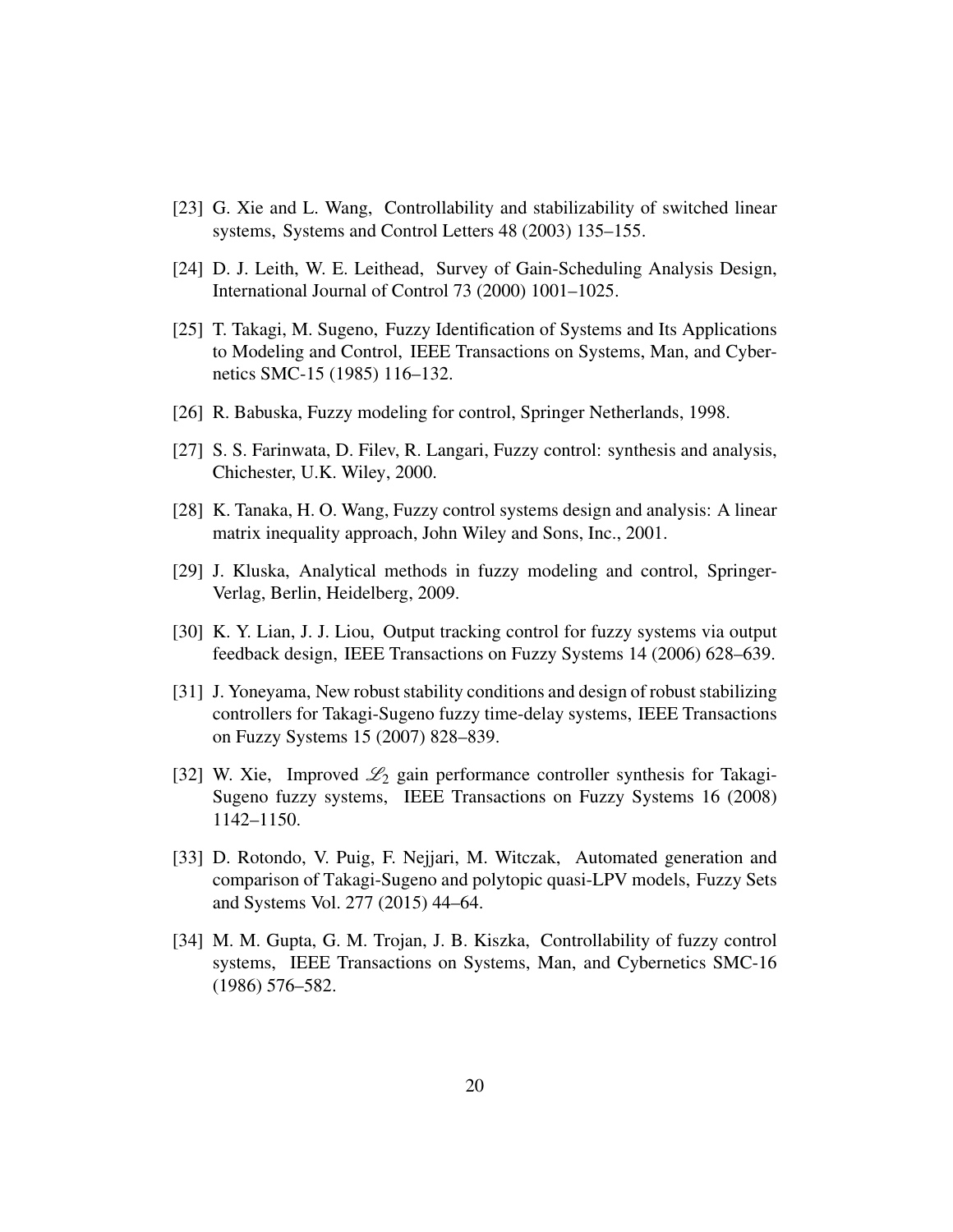- [35] S.-H. Chen, W.-H. Ho, J.-H. Chou, Robust controllability of T-S fuzzymodel-based control systems with parametric uncertainties, IEEE Transactions on Fuzzy Systems 17 (2009) 1324–1335.
- [36] M. Biglarbegian, A. Sadehian, W. Melek, On the accessibility/controllability of fuzzy control systems, Information Sciences 202 (2012) 58–72.
- [37] J. Meda-Campaña, J. Rodríguez-Valdez, T. Hernández-Cortés, R. Tapia-Herrera, V. Nosov, Analysis of the fuzzy controllability property and stabilization for a class of TS fuzzy models, IEEE Transactions on Fuzzy Systems (accepted).
- [38] B. Kolodziejczak, T.Szulc, Convex combination of matrices full rank characterization, Linear algebra and its applications 287 (1999) 215–222.
- [39] L. Elsner and T. Szulc, Block P-matrices, Linear and Multilinear Algebra 44 (1998) 1–12.
- [40] L. Elsner and V. Monov and T. Szulc, On some properties of convex matrix sets characterized by P-matrices and block P-matrices, Linear and Multilinear Algebra 50 (2002) 199–218.
- [41] C. R. Johnson and M. J. Tsatsomeros, Convex sets of nonsingular and Pmatrices, Linear and Multilinear Algebra 38 (1995) 233–239.
- [42] L. Elsner and T. Szulc, Convex combinations of matrices nonsingularity and Schur stability characterizations, Linear and Multilinear Algebra 44 (1998) 301–312.
- [43] L. Elsner and T. Szulc, Convex sets of Schur stable and stable matrices, Linear and Multilinear Algebra 48 (2000) 1–19.
- [44] H. H. Rosenbrock, State-space and multivariable theory, Wiley Interscience Division, 1970.
- [45] R. H. Cannon, Dynamics of physical systems, McGraw-Hill, New York, 1967.
- [46] K. Griffin and M. J. Tsatsomeros, Principal minors, Part I: A method for computing all the principal minors of a matrix, Linear Algebra and its Applications 419 (2006) 107–124.